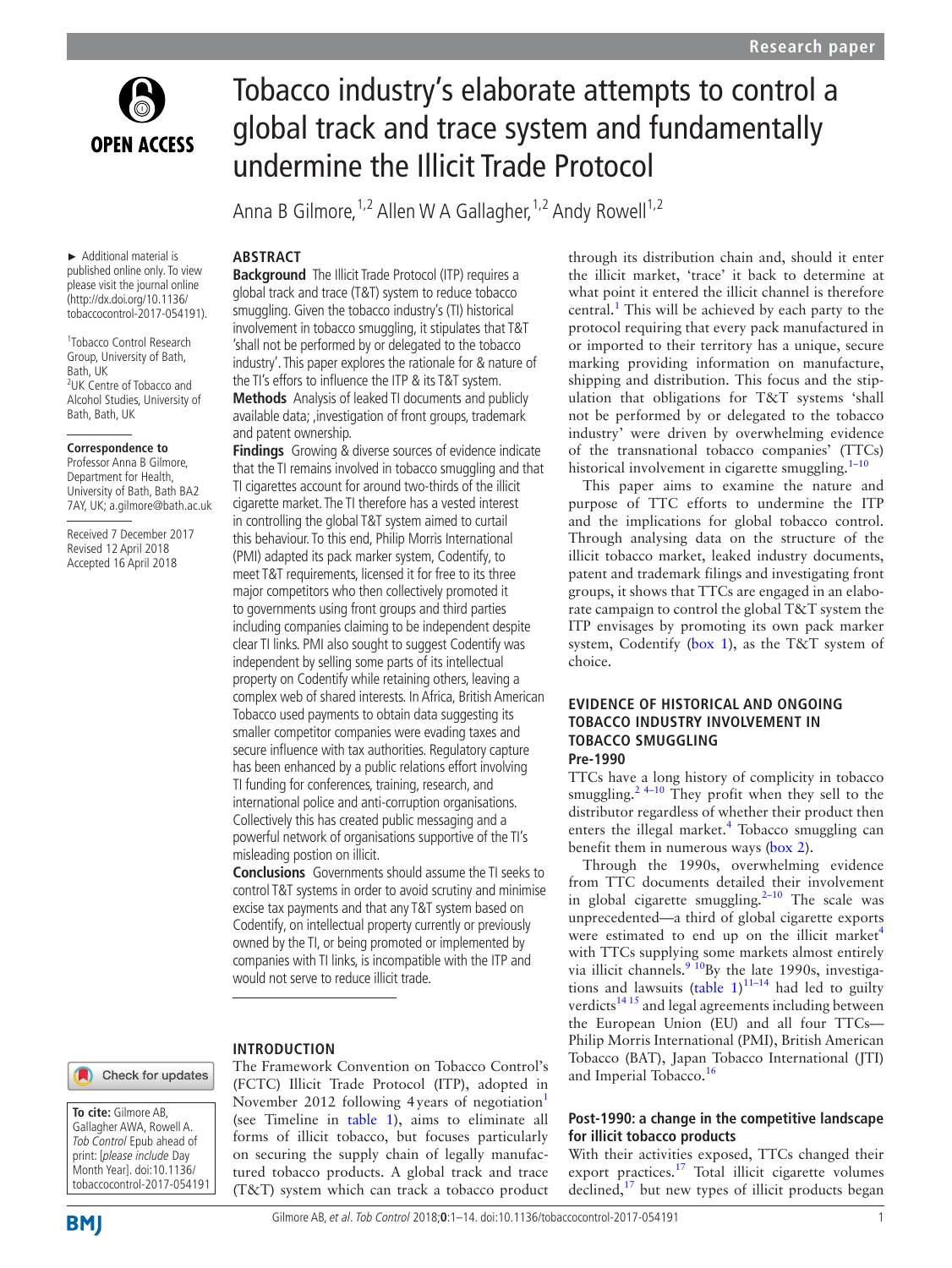<span id="page-1-0"></span>

| Table 1<br>Timeline of events, 1998 to 2017 |                                                                                                          |                                                                                                                                                                                                                                                                                                                                                                                                                                                                                                                                                                                          |                                                                                                                                                                             |  |  |  |  |
|---------------------------------------------|----------------------------------------------------------------------------------------------------------|------------------------------------------------------------------------------------------------------------------------------------------------------------------------------------------------------------------------------------------------------------------------------------------------------------------------------------------------------------------------------------------------------------------------------------------------------------------------------------------------------------------------------------------------------------------------------------------|-----------------------------------------------------------------------------------------------------------------------------------------------------------------------------|--|--|--|--|
| <b>Timeline</b>                             |                                                                                                          |                                                                                                                                                                                                                                                                                                                                                                                                                                                                                                                                                                                          |                                                                                                                                                                             |  |  |  |  |
| Date                                        | <b>Framework Convention on Tobacco</b><br>Control (FCTC) and Illicit Trade<br>Protocol (ITP)             | European Union (EU)                                                                                                                                                                                                                                                                                                                                                                                                                                                                                                                                                                      | Tobacco industry (TI)                                                                                                                                                       |  |  |  |  |
| 1998                                        |                                                                                                          | EU investigation of transnational tobacco company<br>(TTC) cigarette smuggling starts <sup>16</sup>                                                                                                                                                                                                                                                                                                                                                                                                                                                                                      |                                                                                                                                                                             |  |  |  |  |
| December 1998                               |                                                                                                          |                                                                                                                                                                                                                                                                                                                                                                                                                                                                                                                                                                                          | An affiliate of RJ Reynolds pleads guilty in US tobacco<br>smuggling lawsuit and is fined \$15 million <sup>170</sup>                                                       |  |  |  |  |
| <b>June 1999</b>                            |                                                                                                          |                                                                                                                                                                                                                                                                                                                                                                                                                                                                                                                                                                                          | RJR MacDonald's parent company under investigation<br>by the Royal Canadian Mounted Police (RCMP) for<br>complicity in tobacco smuggling between 1989 and<br>1994171        |  |  |  |  |
| December 1999                               |                                                                                                          |                                                                                                                                                                                                                                                                                                                                                                                                                                                                                                                                                                                          | Through US Courts, the Canadian government sues RJ<br>Reynolds and affiliates in alleging they were part of a<br>conspiracy to smuggle cigarettes into Canada <sup>12</sup> |  |  |  |  |
| <b>June 2000</b>                            |                                                                                                          |                                                                                                                                                                                                                                                                                                                                                                                                                                                                                                                                                                                          | Canada's lawsuit rejected on the grounds that US<br>courts cannot be used to collect the taxes of another<br>country <sup>172</sup>                                         |  |  |  |  |
| November 2000                               |                                                                                                          | EU files Racketeer Infuenced & Corrupt Organizations Act (RICO) case in New York Court against<br>TTCs accusing the companies of 'an ongoing global scheme to smuggle cigarettes <sup>'16173174</sup>                                                                                                                                                                                                                                                                                                                                                                                    |                                                                                                                                                                             |  |  |  |  |
| August 2001                                 |                                                                                                          | 10 EU member states join the lawsuit <sup>174</sup>                                                                                                                                                                                                                                                                                                                                                                                                                                                                                                                                      |                                                                                                                                                                             |  |  |  |  |
| January 2002                                |                                                                                                          | Additional charges filed against Japan Tobacco International (JTI) and its affiliates <sup>175</sup>                                                                                                                                                                                                                                                                                                                                                                                                                                                                                     |                                                                                                                                                                             |  |  |  |  |
| October 2002                                |                                                                                                          | Additional allegations filed against RJR MacDonald <sup>16</sup>                                                                                                                                                                                                                                                                                                                                                                                                                                                                                                                         |                                                                                                                                                                             |  |  |  |  |
| February 2003                               |                                                                                                          |                                                                                                                                                                                                                                                                                                                                                                                                                                                                                                                                                                                          | The RCMP file criminal charges against RJ Reynolds<br>and affiliates over cigarette smuggling in the 1990s <sup>14</sup>                                                    |  |  |  |  |
| May 2003                                    | The FCTC is adopted by the World Health<br>Assembly <sup>176</sup>                                       |                                                                                                                                                                                                                                                                                                                                                                                                                                                                                                                                                                                          |                                                                                                                                                                             |  |  |  |  |
| <b>July 2004</b>                            |                                                                                                          | EU and member states drop case against<br>Phillip Morris International (PMI) in return for enforceable and legally binding agreement. PMI pays the EC<br>\$1250 million over 12 years. <sup>16</sup> Through this and subsequent agreements with the other TTCs, they collectively<br>had to make payments of US\$1.9 billion to the EU and its member states, additional payments if their<br>tobacco products were, through seizures, found on the illicit market (although only in large numbers) <sup>16</sup> and to<br>mark their products with trackable codes <sup>177-180</sup> |                                                                                                                                                                             |  |  |  |  |
| October 2004                                |                                                                                                          |                                                                                                                                                                                                                                                                                                                                                                                                                                                                                                                                                                                          | PMI files priority international patent for 'methods and<br>systems for marking, tracking and authentication of<br>products' (Codentify) <sup>77</sup>                      |  |  |  |  |
| February 2005                               | The FCTC enters into force <sup>181</sup>                                                                |                                                                                                                                                                                                                                                                                                                                                                                                                                                                                                                                                                                          |                                                                                                                                                                             |  |  |  |  |
| September 2005                              |                                                                                                          |                                                                                                                                                                                                                                                                                                                                                                                                                                                                                                                                                                                          | International Codentify patent filed <sup>77</sup>                                                                                                                          |  |  |  |  |
| February 2006                               | Conference of the Parties (COP) 1-<br>officers elected and main committees<br>established <sup>182</sup> |                                                                                                                                                                                                                                                                                                                                                                                                                                                                                                                                                                                          |                                                                                                                                                                             |  |  |  |  |
| September 2006                              |                                                                                                          |                                                                                                                                                                                                                                                                                                                                                                                                                                                                                                                                                                                          | Codentify patent enters the European regional phase <sup>183</sup>                                                                                                          |  |  |  |  |
| June 2007                                   | COP 2-decision to establish an<br>intergovernmental negotiating body<br>(INB) on the ITP $182$           |                                                                                                                                                                                                                                                                                                                                                                                                                                                                                                                                                                                          |                                                                                                                                                                             |  |  |  |  |
| December 2007                               |                                                                                                          | EU reaches agreement on illicit trade with<br>JTI. JTI agrees to pay the EC \$400 million over 15 years <sup>179</sup>                                                                                                                                                                                                                                                                                                                                                                                                                                                                   |                                                                                                                                                                             |  |  |  |  |
| February 2008                               | INB-first meeting (negotiations for ITP<br>$begin)$ <sup>182</sup>                                       |                                                                                                                                                                                                                                                                                                                                                                                                                                                                                                                                                                                          | During 2008-September 2010, the four major<br>tobacco companies in Canada plead guilty to tobacco<br>smuggling and were collectively fined \$C1.7 billion <sup>14</sup>     |  |  |  |  |
| October 2008                                | INB, second meeting <sup>182</sup>                                                                       |                                                                                                                                                                                                                                                                                                                                                                                                                                                                                                                                                                                          |                                                                                                                                                                             |  |  |  |  |
| November 2008                               | COP $3^{182}$                                                                                            |                                                                                                                                                                                                                                                                                                                                                                                                                                                                                                                                                                                          |                                                                                                                                                                             |  |  |  |  |
| February 2009                               |                                                                                                          |                                                                                                                                                                                                                                                                                                                                                                                                                                                                                                                                                                                          | Codentify patent is granted by Eurasian Patent<br>Organization <sup>184</sup>                                                                                               |  |  |  |  |
| April 2009                                  |                                                                                                          |                                                                                                                                                                                                                                                                                                                                                                                                                                                                                                                                                                                          | Codentify patent is granted in Europe <sup>185</sup>                                                                                                                        |  |  |  |  |
| <b>June 2009</b>                            | INB, third meeting <sup>182</sup>                                                                        |                                                                                                                                                                                                                                                                                                                                                                                                                                                                                                                                                                                          |                                                                                                                                                                             |  |  |  |  |
| March 2010                                  | INB, fourth meeting <sup>182</sup>                                                                       |                                                                                                                                                                                                                                                                                                                                                                                                                                                                                                                                                                                          |                                                                                                                                                                             |  |  |  |  |
| <b>July 2010</b>                            |                                                                                                          | EU reaches agreement on illicit trade with British American Tobacco (BAT). BAT agrees to pay the EC \$200 million<br>over 20 years <sup>177</sup>                                                                                                                                                                                                                                                                                                                                                                                                                                        |                                                                                                                                                                             |  |  |  |  |
| September 2010                              |                                                                                                          | EU reaches agreement on illicit trade with Imperial Tobacco Limited. Imperial agrees to pay the EC \$300 over<br>20 years <sup>178</sup>                                                                                                                                                                                                                                                                                                                                                                                                                                                 |                                                                                                                                                                             |  |  |  |  |

Continued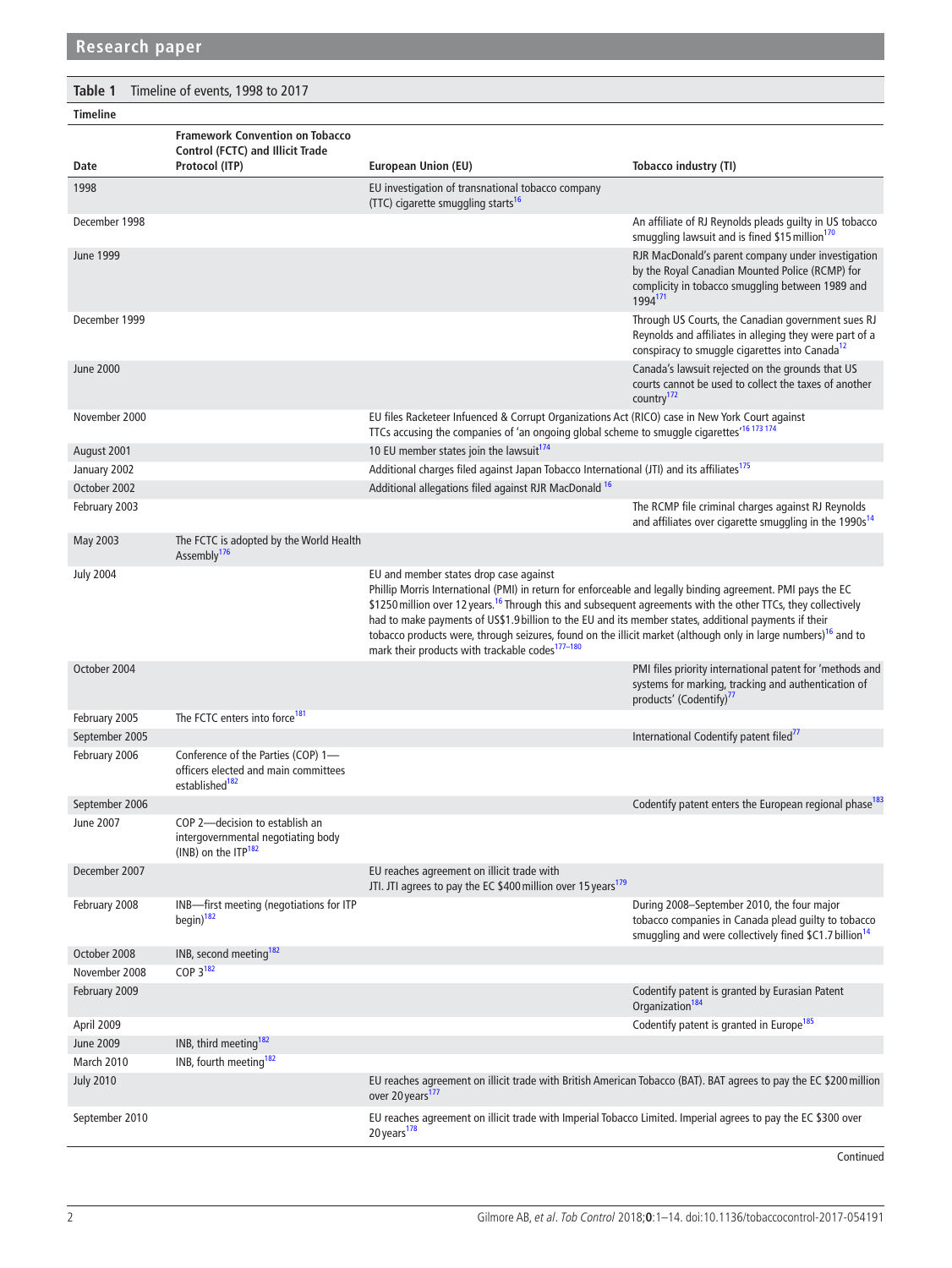# **Table 1** Continued

| <b>Timeline</b>   |                                                                                                                                                              |                                                                                                                                                                                              |                                                                                                                                                                                               |
|-------------------|--------------------------------------------------------------------------------------------------------------------------------------------------------------|----------------------------------------------------------------------------------------------------------------------------------------------------------------------------------------------|-----------------------------------------------------------------------------------------------------------------------------------------------------------------------------------------------|
| Date              | <b>Framework Convention on Tobacco</b><br><b>Control (FCTC) and Illicit Trade</b><br>Protocol (ITP)                                                          | European Union (EU)                                                                                                                                                                          | Tobacco industry (TI)                                                                                                                                                                         |
| November 2010     | COP 4-decision to establish informal<br>working group on the ITP <sup>182</sup>                                                                              |                                                                                                                                                                                              | PMI licences Codentify for free to its main<br>competitors. <sup>65</sup> Tobacco Industry Working Group on<br>Digital Tax Verification formed <sup>67</sup>                                  |
| May 2011          |                                                                                                                                                              |                                                                                                                                                                                              | The first Project Star report published on illicit tobacco<br>in the EU, commissioned by PMI from KPMG <sup>25</sup>                                                                          |
| <b>July 2011</b>  | ITP working group holds its first<br>meeting <sup>186</sup>                                                                                                  |                                                                                                                                                                                              |                                                                                                                                                                                               |
| October 2011      |                                                                                                                                                              |                                                                                                                                                                                              | Digital Coding and Tracking Association (DCTA)<br>registered in Zurich <sup>187</sup>                                                                                                         |
| March 2012        | INB, fifth meeting <sup>182</sup>                                                                                                                            |                                                                                                                                                                                              |                                                                                                                                                                                               |
| June 2012         |                                                                                                                                                              |                                                                                                                                                                                              | PMI makes €15 million donation to Interpol to work<br>with DCTA <sup>132</sup>                                                                                                                |
| November 2012     | COP 5-ITP adopted and Interpol (in<br>receipt of pounds from PMI) applies for<br>observer status <sup>182</sup> 188                                          |                                                                                                                                                                                              |                                                                                                                                                                                               |
| December 2012     |                                                                                                                                                              |                                                                                                                                                                                              | SICPA awarded Kenyan Revenue Authority tender,<br>despite lobbying efforts for Codentify by BAT and<br>FractureCode <sup>189</sup>                                                            |
| January 2013      | ITP opened for signature <sup>190</sup>                                                                                                                      |                                                                                                                                                                                              |                                                                                                                                                                                               |
| April 2013        |                                                                                                                                                              |                                                                                                                                                                                              | European Codentify patent is updated to change the<br>applicant from PMI to the DCTA <sup>191</sup>                                                                                           |
| September 2013    |                                                                                                                                                              |                                                                                                                                                                                              | PMI donates €55 000 to International Anti-Corruption<br>Academy (initiated by European Antifraud Office and<br>UN Office on Drugs and Crime) <sup>131</sup>                                   |
| December 2013     | EU signs ITP <sup>192</sup>                                                                                                                                  |                                                                                                                                                                                              | US Codentify patent is filed <sup>193</sup>                                                                                                                                                   |
| April 2014        |                                                                                                                                                              | The Revised Tobacco Products Directive (TPD) agreed.<br>Articles 15 and 16 relate to T&T and operationalise the<br>ITP in the EU <sup>194</sup>                                              | DCTA is the major sponsor of World Customs<br>Organization conference on illicit tobacco <sup>6</sup>                                                                                         |
| May 2014          |                                                                                                                                                              |                                                                                                                                                                                              | KPMG & GS1 UK release a DCTA-funded report<br>promoting Codentify <sup>138</sup>                                                                                                              |
| <b>June 2014</b>  |                                                                                                                                                              |                                                                                                                                                                                              | First Project SUN report is published-a continuation<br>of Project Star but now commissioned by all TTCs <sup>195</sup>                                                                       |
| October 2014      | COP 6-Report on the status of the ITP.<br>Request for establishment of ITP expert<br>panel <sup>182</sup>                                                    |                                                                                                                                                                                              |                                                                                                                                                                                               |
| November 2014     |                                                                                                                                                              |                                                                                                                                                                                              | BAT is fined £650 000 (later reduced to £10 000) <sup>35</sup> for<br>oversupplying products to Belgium <sup>34</sup>                                                                         |
| <b>March 2015</b> |                                                                                                                                                              | Feasibility assessment on EU T&T system published <sup>117</sup>                                                                                                                             |                                                                                                                                                                                               |
| June 2015         |                                                                                                                                                              |                                                                                                                                                                                              | Coalition Against Illicit Trade is formed <sup>118</sup>                                                                                                                                      |
| April 2016        |                                                                                                                                                              |                                                                                                                                                                                              | Inexto established <sup>101</sup>                                                                                                                                                             |
| May 2016          | Coordinating meeting of the ITP expert<br>panel <sup>196</sup>                                                                                               |                                                                                                                                                                                              | PMI launches PMI IMPACT <sup>197</sup>                                                                                                                                                        |
| June 2016         | EU ratifies ITP <sup>198</sup>                                                                                                                               | Inception impact assessment for delegated acts under<br>Articles 15 and 16 of TPD published <sup>200</sup>                                                                                   | DCTA announces that it has sold Codentify to Inexto,<br>and PMI claims it now complies with the TPD <sup>199</sup><br>PMI IMPACT announces first call for proposals to<br>fund <sup>160</sup> |
| <b>July 2016</b>  |                                                                                                                                                              | EU agreement on illicit trade with PMI expires <sup>201</sup><br>EU public consultation on EU system of T&T in line<br>with Articles 15 and 16 of the TPD (ends in November<br>$2016)^{202}$ |                                                                                                                                                                                               |
| September 2016    |                                                                                                                                                              |                                                                                                                                                                                              | DCTA transfers ownership of Codentify's European<br>patent to Inexto <sup>203</sup>                                                                                                           |
| November 2016     | COP 7-Parties urged not to consider<br>tobacco industry proposals or assistance<br>on T&T. Requests ITP expert panel to<br>report at next COP <sup>182</sup> |                                                                                                                                                                                              | Two trademarks for Codentify, covering Switzerland<br>and the EU member states, are transferred to<br>$Inexto112-114$ ;                                                                       |
| June 2017         | First meeting of ITP expert panel <sup>196</sup>                                                                                                             |                                                                                                                                                                                              |                                                                                                                                                                                               |
| September 2017    |                                                                                                                                                              | Consultation on draft implementing regulation on<br>technical standards for T&T system <sup>168</sup>                                                                                        | PMI IMPACT funds 32 projects and many led by<br>organisations with previous TI links <sup>159</sup>                                                                                           |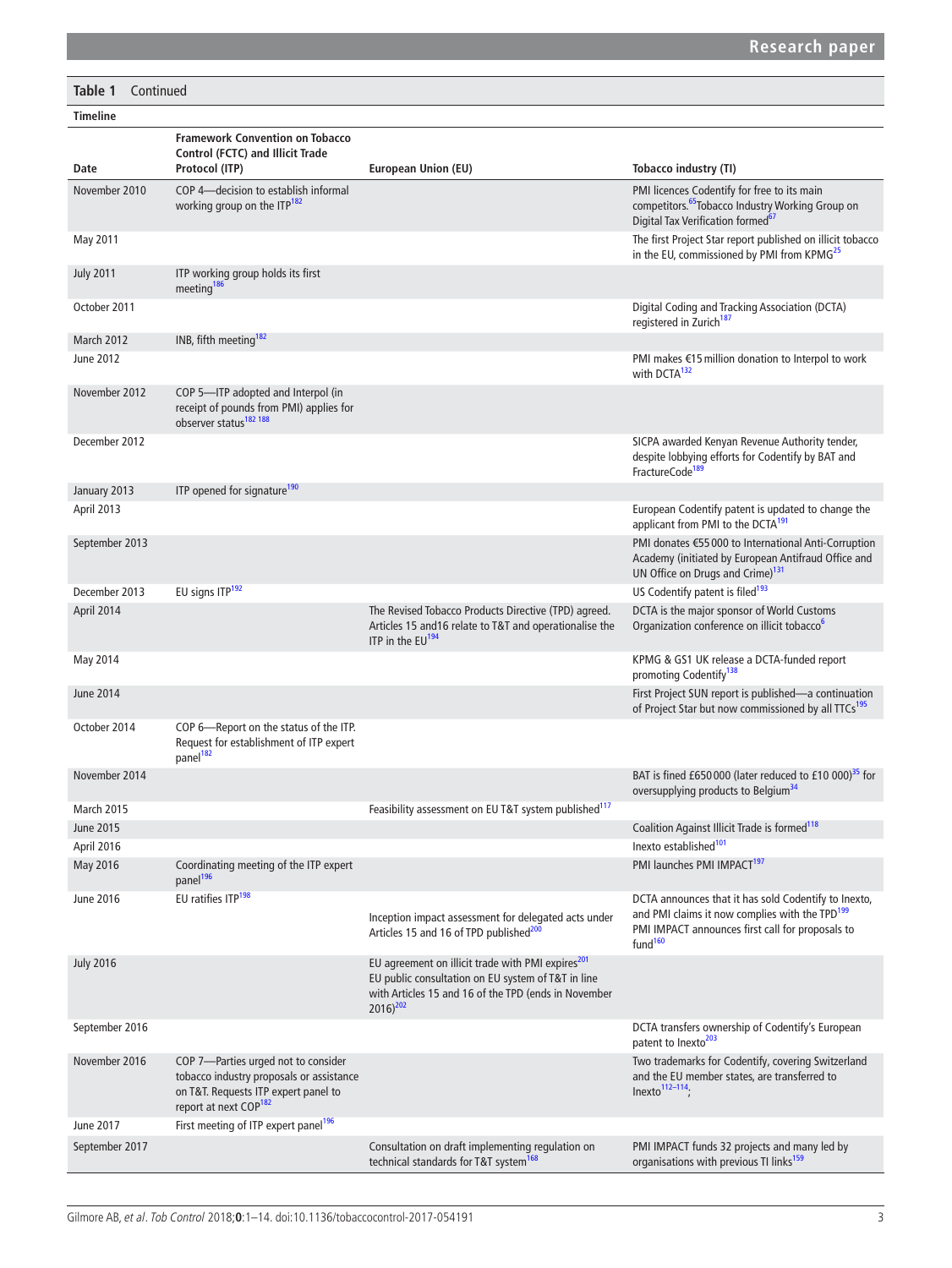# **Box 1 Codentify versus enhanced tax stamp systems**

<span id="page-3-0"></span>Codentify: A code-generating system developed and promoted by the transnational tobacco companies (TTCs). Initially developed as a non-secure authentication system (to determine if a product is authentic or counterfeit), it was subsequently adapted for use as a digital tax verification system.<sup>[65 204](#page-10-1)</sup> Installed at the production line, the system prints two unique codes on each tobacco/cigarette packet—a production information code detailing, inter alia, line and time of production, and a 12-character alphanumeric code generated through an encrypted digital signature to the production information code.<sup>66 193</sup> There is no linked security feature. Tobacco industry insiders, academics and the Framework Convention on Tobacco Control's Secretariat have criticised Codentify as an inefficient $205$  and ineffective track and trace (T&T) mechanism.<sup>[79 206](#page-10-6)</sup>

Enhanced stamp systems: Developed initially to focus on individual packs (not cartons, master cases or pallets) intended for the domestic market and to enable volume reporting and revenue collection, tax stamps have now been advanced through the addition of enhanced security features and database linkage to allow T&T and authentication of genuine versus counterfeit products. The key feature is the combination of digital (the unique identification code on a pack) and physical security elements (these may be overt, eg, holograms; covert, eg, fluorescent fibres; or forensic) which make new tax stamps difficult to counterfeit.<sup>[167](#page-12-33)</sup>

Codentify-based system has close links to the tobacco industry, while tax stamp systems were developed independently. Tax stamp producers, also in the business of printing secure documents for government (passports, ID documents, currency), are subject to international standards that control their production and distribution processes.

to appear alongside tobacco industry illicit—counterfeits and cheap whites  $(box 3)$  $(box 3)$ .<sup>17 18</sup> Simultaneously, TTCs sought to shift the issue from a public relations (PR) disaster where they were the pariah supplier of illicit product<sup>[8](#page-9-11)</sup> to a PR success story identifying them as both the victim of and solution to tobacco smuggling.<sup>[6](#page-9-10)</sup> They did so by using their resource advantage to purchase data, access and influence,<sup>6</sup> exaggerate the threat of illicit tobacco (particularly counterfeit and cheap whites) and present them as a consequence of tobacco control policies.<sup>19-2</sup>

#### **Ongoing industry involvement: emerging evidence and data**

Recent data consistently show that at global, European and national level, the majority of the illicit cigarette market still comprises tobacco industry product [\(table](#page-4-0) 2). Latest estimates suggest that approximately 60%–70% of the illicit market is tobacco industry product with specific figures varying from 58% (2016, EU level, industry funded data) to 69%–73% (seizure data for 2011 and 2012 at global level and 2014 and 2016 at UK level). This has occurred despite the use of Codentify in, according to industry claims, over 100 countries worldwide (online [supplementary appendix 1](https://dx.doi.org/10.1136/tobaccocontrol-2017-054191)). $^{23}$  $^{23}$  $^{23}$ 

By comparison, the problem of counterfeit, which the industry continuously emphasises,  $6^{19}$  20 24 25 comprises only 5%–8% of the illicit market (other than in the 2016 *Operation Henry* data which are problematic—see footnote to Table 2). The contribution of cheap whites represents, in most of these data, around a fifth to a third of the illicit market. There has, however, been

**Box 2 The ways in which tobacco smuggling can benefit transnational tobacco companies (TTCs)**

- <span id="page-3-1"></span>► Smuggled tobacco has either no excise duties or duties from a lower tax jurisdiction applied. Consequently, it is sold for less than it should be. The cheaper a product, the more it sells, especially to the most price-sensitive smokers—the young and the least well off.<sup>6</sup>
- ► Smuggling undermines tobacco control measures making them less effective in reducing smoking. An obvious example is tobacco taxes, but because illicit product is not usually sold through standard outlets, it also undermines age of sale controls and licensing.<sup>6 17 207</sup>
- ► Smuggling is a key market entry technique that the TTCs have used extensively<sup>208</sup> to bypass tariff and non-tariff barriers to trade and move tobacco into closed or protected markets. Simultaneously, TTCs argue that the presence of illicit products signals a need for them to invest in that market (rather than resulting from their involvement in the illegal trade). $9208$
- ► TTCs use tobacco smuggling to oppose tobacco control policies, arguing that demand for the illicit product, rather than its supply, drives the problem and the tobacco control policy in question will only make this worse. Historically TTCs mainly applied this argument to tobacco taxes,  $24$  often causing countries to reduce their tobacco excise rates.<sup>4207</sup> The problem of tobacco smuggling is now used to oppose almost every tobacco control policy.<sup>[19 24 209](#page-9-12)</sup>

Source: Adapted from Gilmore et al.<sup>6</sup>

some confusion in defining and measuring cheap whites. For example, industry-commissioned *Project Star* report, undertaken by KPMG, incorrectly classified the Imperial Tobacco brand, Classic, as a cheap white during a period (2006–2012) when it

# **Box 3 Types of illicit tobacco products now being seen**

#### <span id="page-3-2"></span>**Counterfeits**

► Products bearing a trademark of a cigarette manufacturer that are manufactured by a third party without consent from that cigarette manufacturer.

#### **Cheap whites (also known as illicit whites)**

► Non-transnational tobacco company (TTC)-branded cigarettes that are legally produced but have no legitimate market. This confusing term initially used by TTCs is defined by the European Commission as: 'brands manufactured legitimately in one market, either taxed for local consumption or untaxed for export, and sold knowingly to traders who transport them to another country where the products are sold illegally without domestic duty paid.<sup>'[210](#page-13-3)</sup>

#### **Tobacco industry illicit (tobacco industry product present in the illicit market)**

► Product of one of the cigarette manufacturers that was en route to, imported into, distributed in or sold in a jurisdiction in violation of that jurisdiction's fiscal laws. That this product was manufactured by a tobacco company does not imply the company is always responsible when that product ends up on the illicit market.

Source: Adapted from Gilmore et al.<sup>25</sup>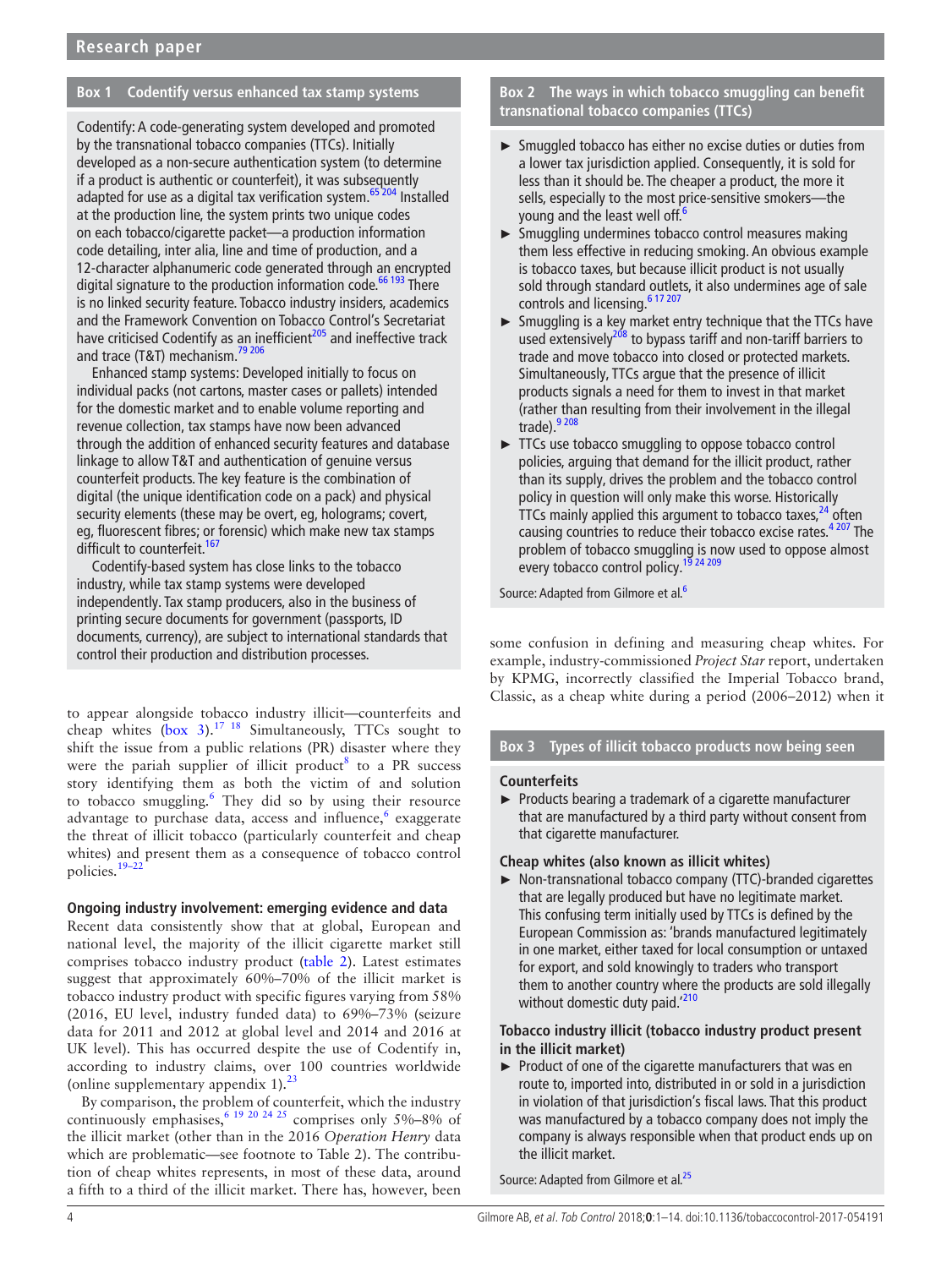<span id="page-4-0"></span>**Table 2** The make-up of illicit cigarette market by type (tobacco industry illicit, cheap whites and counterfeit): recently available data at global, European and UK levels

|                                   | 2007 | 2008 | 2009 | 2010 | 2011 | 2012  | 2013      | 2014      | 2015      | 2016* |  |
|-----------------------------------|------|------|------|------|------|-------|-----------|-----------|-----------|-------|--|
| Global (WCO data)                 |      |      |      |      |      |       |           |           |           |       |  |
| <b>Illicit white</b>              |      |      |      |      | 20%  | 25%   | <b>NA</b> | <b>NA</b> | <b>NA</b> |       |  |
| Counterfeit                       |      |      |      |      | 7%   | 7%    | 4%        | 2%        | 2%        |       |  |
| TI illicit                        |      |      |      |      | 73%  | 69%   | <b>NA</b> | <b>NA</b> | <b>NA</b> |       |  |
| EU (Project Star and Project Sun) |      |      |      |      |      |       |           |           |           |       |  |
| Illicit white                     | 4%   | 8%   | 13%  | 15%  | 23%  | 26%   | 33%       | 37%       | 35%       | 34%   |  |
| Counterfeit <sup>+</sup>          | 6%   | 6%   | 5%   | 5%   | 4%   | $0\%$ | 6%        | 7%        | 9%        | 8%    |  |
| TI illicit                        | 89%  | 86%  | 82%  | 80%  | 74%  | 74%   | 61%       | 56%       | 56%       | 58%   |  |
| UK (Operation Henry 1&2)          |      |      |      |      |      |       |           |           |           |       |  |
| <b>Illicit whites</b>             |      |      |      |      |      |       |           | 24%       |           | 14%   |  |
| Counterfeit                       |      |      |      |      |      |       |           | 5%        |           | 18%   |  |
| TI illicit‡                       |      |      |      |      |      |       |           | 72%       |           | 69%   |  |

Blank cells are where no reports were published. NA indicates where a report was published but a specific data item was not available.

WCO data taken from the WCO Illicit Trade Reports: 2014 and 2015 data from 2015 report<sup>211</sup>; 2013 data from 2014 report<sup>212</sup>; 2012 and 2011 data from 2012 report (the first such report)<sup>213</sup> (please note figures differ very slightly between reports) (based on seizure data).

EU data taken from the Project Sun and Project Star reports published by KPMG and funded by the tobacco industry and the Royal United Services Institute<sup>214–220</sup> (based on industry data and modelling by KPMG).

UK data taken from the Operation Henry reports published by the Chartered Trading Standards Institute and commissioned by the Department of Health Tobacco Policy Team<sup>27 221</sup> (based on systematically collected seizure data).

\*2016 Operation Henry data were collected from December 2015 to April 2016 inclusive.

†The Counterfeit data in the Project Sun/Star reports comprise just counterfeit PMI brands from 2007 to 2011 and counterfeited brands for all four TTCs from 2013 onward. ‡The 2016 Operation Henry report listed the two most seized products, West and Winston which are tobacco industry brands (sold in the UK by Imperial Tobacco and Japan Tobacco International, respectively), as cheap white products. In our analysis, these have instead been included as TI illicits. This is more likely to give an accurate picture because, although it is unclear if a determination was made as to whether these products were genuine or counterfeit, as they are not widely sold in the UK it is thought unlikely that counterfeiters would target them at the UK market.

EU, European Union; PMI, Philip Morris International; TI, tobacco industry; TTCs, transnational tobacco companies; WCO, World Customs Organization.

was one of the most seized brands in Europe.<sup>[26](#page-9-15)</sup> Similarly, in the latest *Operation Henry* report, the two most seized brands, West and Winston, were coded as cheap whites yet are TTC brands.<sup>[27](#page-9-16)</sup> Consequently, data may underestimate tobacco industry illicit.

While the smuggling of some tobacco industry cigarettes may be outside their control, the sheer volume suggests some involvement. Whistleblowers,<sup>[28](#page-9-17)</sup> researchers,<sup>16</sup> investigative journalists, $^{29}$ <sup>30</sup> alongside government reports, $^{31}$ <sup>32</sup> investigations, $^{33}$  $^{33}$  $^{33}$  $accusations<sup>33</sup>$  $accusations<sup>33</sup>$  $accusations<sup>33</sup>$  and fines<sup>34 35</sup> suggest that industry involvement has continued since the 1990s. At best, evidence indicates that tobacco companies are failing to control their supply chain, overproducing in some markets (eg, Ukraine $^{29}$  $^{29}$  $^{29}$ ) and oversupplying to others (eg, Belgium) in the knowledge their products will end up on the illicit market. At worst, ex-employees insist JTI remained actively involved, describing 'rampant smuggling' throughout the Middle East, Russia, Moldova and the Balkans.<sup>[28](#page-9-17)</sup> Leaked documents suggest that BAT staff suspected JTI was facilitating smuggling into the Democratic Republic of Congo  $(DRC)^{36}$ <sup>37</sup> but that BAT also clandestinely moved millions of dollars in cash from Uganda to the DRC to buy tobacco leaf which was presumably then illegally exported.<sup>38</sup> 39 In 2011-2012, BAT cigarettes being distributed by a company previously implicated in tobacco smuggling were ending up in the illicit market across Africa, the Middle East and Europe with BAT staff agreeing not to discuss the problem by email. $40-42$ 

Evidence suggests that smaller tobacco companies in Africa are also involved in smuggling and that, despite evidence of its own involvement,<sup>33</sup> 39-42 BAT sought to prove these companies were evading tax payments, using this knowledge to undermine them and gain influence with tax authorities.<sup>30 33 43–57</sup> In South Africa, critics claim BAT engaged in money laundering to fund a large spy network and used its funding and the data obtained to secure a seat on the multiagency Illicit-Tobacco Task Team

where it could then drive the law enforcement agenda.<sup>33</sup> <sup>43</sup> <sup>44 48</sup> <sup>57</sup> While such detailed evidence is limited to South Africa, BAT documents indicate the company was also paying informants to obtain competitor data elsewhere in Africa and using these data, alongside payments to staff,[58 59](#page-10-12) to ingratiate itself with tax authorities. $60-64$  Collectively this evidence suggests a very real danger of regulatory capture.

#### **Implications for T&T**

It is unsurprising that tobacco industry illicit has not fallen further given that the incentives [\(box](#page-3-1) 2) have hardly changed and, where evaluated, fines are too small to offer sufficient deterrent to ongoing involvement.<sup>16 25</sup> At EU level, for example, seizure payments paid by the TTCs from 2006 to 2012 cover only 0.08% of estimated government excise losses despite TTC product representing at least 74% of illicit tobacco over that period [\(table](#page-4-0) 2).<sup>[16 25](#page-9-6)</sup>

Effective and well-implemented T&T systems run independently of the tobacco industry would make ongoing TTC involvement in illicit almost impossible. And, as they can only be applied to legally manufactured product, would disadvantage TTCs compared with operators selling counterfeit and cheap whites, providing an incentive for TTCs to control them.

# **Tobacco industry interests in and influence on T&T systems: evidence from leaked industry documents and linked investigations Tobacco industry's fears and aims**

Leaked industry documents highlight TTCs' fears and aims around illicit, tax stamps, T&T systems and the ITP.<sup>65-69</sup> In 2003, BAT outlined how the industry was perceived as 'part of the problem' in illicit yet needed 'to be part of solution to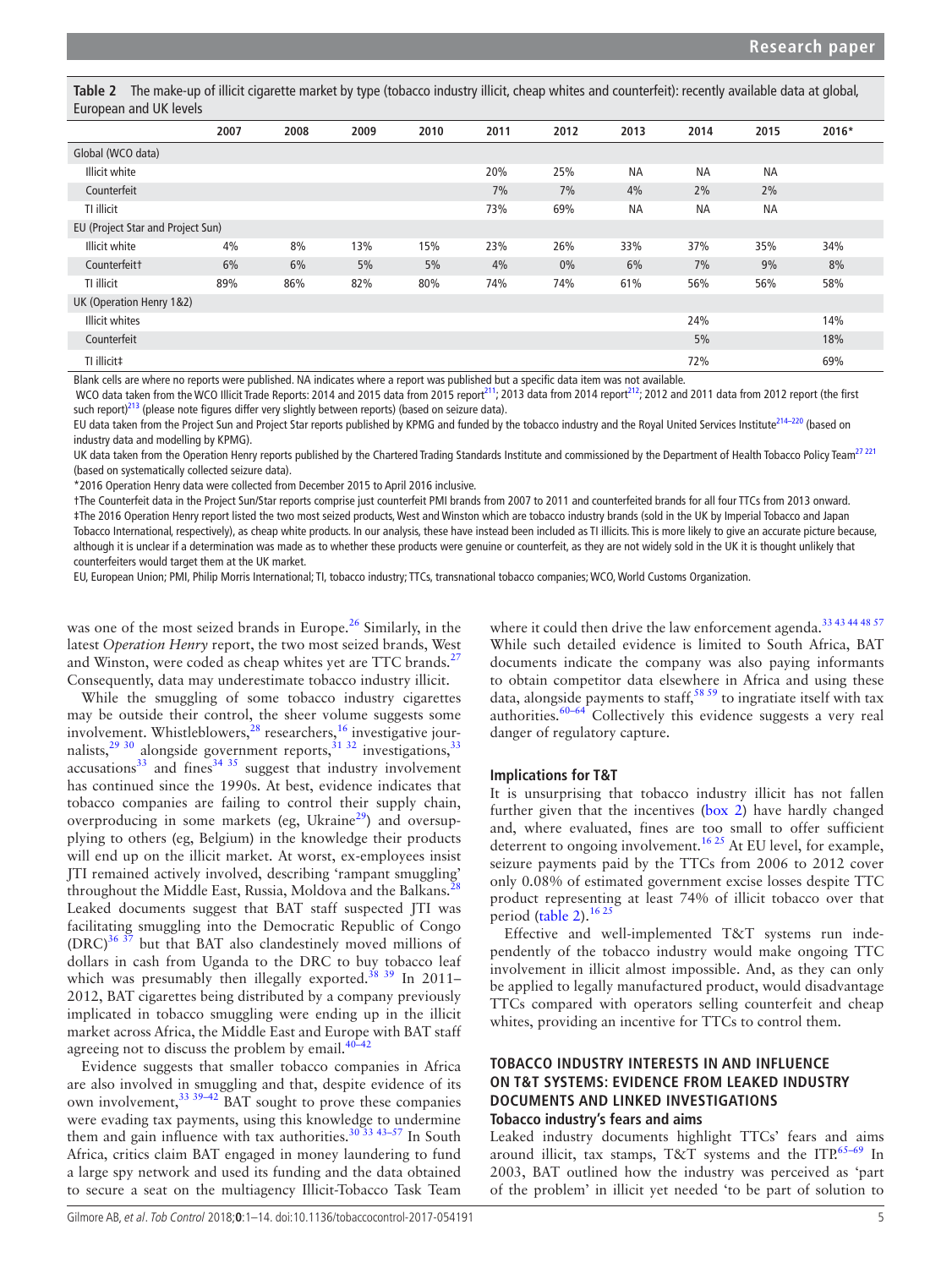combat threat to our business'[.68](#page-10-14) It was identified as 'VITAL for Big Tobacco to be involved in shaping final regulation' in this area.[68](#page-10-14) To this end 'cooperation with Governments and Customs authorities worldwide<sup>3</sup> was key.<sup>68</sup> A later BAT document outlining the 'building blocks' of an Anti-Illicit Trade Advocacy strategy stressed the need 'To reinforce British American Tobacco as being part of solution, not part of the problem'. $70$ 

Documents suggest TTCs feared the implementation of enhanced tax stamp systems such as those of a leading company in the field, SICPA,  $65\,66$  most notably the cost and lack of TTC control.<sup>65 66</sup> The TTCs' strategy appeared to involve three key elements: to collectively develop their own alternative, Codentify [\(box](#page-3-0) 1), and promote it to governments as a digital tax veri-fication (DTV) and T&T system<sup>[65 66 71](#page-10-1)</sup>; to actively oppose tax stamp systems and convince governments they were inferior to Codentify<sup>65 [66](#page-10-5) 71</sup>; and to 'proactively shape T&T regulation'<sup>66</sup> to enable the above.<sup>[66](#page-10-5)</sup> BAT Whistleblower Paul Hopkins' Employment Tribunal documents allege that he was tasked by the company's lead for Anti-Illicit Trade 'to disrupt and if possible stop other service providers of DTV and T&T products from winning tenders …[because]…. BAT had developed its own preferred system in conjunction with Philip Morris International called Codentify and wanted this system to be adopted by as many countries as possible'.<sup>7</sup>

Engaging governments and tax authorities in order to promote common standards on T&T that would help secure the implementation of Codentify over tax stamps appear to have been key.<sup>[65 71](#page-10-1)</sup> Documents note, for example, that: 'Manufacturers should be involved in providing advice and assistance on best practice solutions to governments intending to institute new systems and, where appropriate, should participate in the drafting process, for example in relation to any proposed Framework Convention on Tobacco Control (FCTC) Illicit Trade Protocol'.<sup>[69](#page-10-17)</sup>

The TTCs closely monitored ITP negotiations<sup>[73](#page-10-18)</sup> and, despite being formally excluded, BAT was, at different stages, able to obtain confidential information<sup>[74 75](#page-10-19)</sup> apparently including the text of the protocol.<sup>76</sup> A 45-page document setting out BAT's campaign plan for the fifth Conference of the Parties in November 2012, where the ITP was adopted, noted BAT's preferred outcome on T&T as 'Stamping and coding should be digital (Codentify). $^{71}$ 

#### **Developing Codentify as a pan-industry product**

Codentify was originally patented by PMI in the mid-2000s following its legal agreement with the  $EU^{77}$  $EU^{77}$  $EU^{77}$  (see Timeline in [table](#page-1-0) 1). In late 2010, 2years after ITP negotiations had begun, PMI licensed Codentify for free to the other TTCs who collec-tively established a Working Group to collaborate on 'DTV', <sup>[65 67](#page-10-1)</sup> promoting Codentify to governments as an alternative to tax stamps.<sup>[67](#page-10-2)</sup>

# **Promoting Codentify via an increasingly elaborate set of front groups**

In line with the ITP specification that T&T systems cannot be 'delegated to the tobacco industry',<sup>78</sup> the pan-industry agreement and linked documentation stipulated the importance of making Codentify appear independent.<sup>[65 67](#page-10-1)</sup> This need was later underscored when BAT noted that the South African Department of Health 'voiced its concern and will not support an "Industry" solution.<sup>'66</sup> The TTCs therefore began giving the impression of independence via a complex system of front groups and third parties.

## Digital Coding and Tracking Association

The first of these front groups, the Digital Coding and Tracking Association (DCTA), was created by the TTCs in 2011 to promote Codentify to governments,  $6779$  a role it continues to perform.<sup>[80 81](#page-10-23)</sup> DCTA's glossy brochure claimed Codentify could 'meet the expected licensing provisions of [ITP] Article 5' and deliver 'Full Government control' but failed to acknowledge it was developed and patented by the tobacco industry.<sup>82</sup> It has promoted Codentify in a recent consultation, again failing to acknowledge industry links.<sup>83</sup>

## FractureCode and ATOS

The pan-industry agreement also outlined the role for 'an independent reputable organisation' to promote Codentify:

When discussing DTV with authorities, it is important to stress that while the solution is developed and supported by the major industry players, the operation and control of the system will be handled by an independent reputable organization assigned by the respective government. $65$ 

Documentation outlines that this was necessary because governments 'need to be convinced for themselves that this [Codentify] is a high quality solution, which works totally under their control and supervision, and which is supplied to them by a credible third party technology company.'[65](#page-10-1)

Yet simultaneously it suggests that TTCs (rather than governments) would select these 'independent' organisations and had already pre-selected two—FractureCode and Siemens.<sup>65</sup> Their role was to: 'guarantee to governments that the "Codentify" system works'; 'promote and sell the system to governments'; and 'after winning a government tender... install the system'. ${}^{65}$  ${}^{65}$  ${}^{65}$ A later (2012) BAT email indicates that it was working 'globally with two approved suppliers to represent Codentify,' this time naming FractureCode and  $ATOS$ ,  $84$  both of which subsequently appear to have been involved in tendering for T&T systems on the TTCs' behalf (see below). We identified no further evidence of Siemens fulfilling this role. However, Siemens is a longstanding supplier of tobacco manufacturing machinery, produces its own code reading systems $85$  and was reported to be involved in operationalising a T&T system for BAT in Poland, providing both hardware (a code reading system) and software.<sup>[86](#page-10-28)</sup> Moreover, ATOS was involved in developing Codentify<sup>87</sup> 88 and in December 2010 acquired Siemens' IT services division for  $€850$  million.<sup>[89](#page-10-30)</sup>

FractureCode, a Danish company established in 2002, offers T&T, digital authentication and volume verification solutions including Codentify.<sup>[90](#page-10-31)</sup> Its web page claimed that Codentify is 'Aligned with expected requirements of WHO FCTC Protocol on Illicit Trade in Tobacco Products'.<sup>[91](#page-10-32)</sup> Although the industry's exact relationship with FractureCode was unclear even to BAT staff,<sup>84 92</sup> interactions during a tender process in Kenya suggest a close relationship with and degree of control by BAT ([box](#page-6-0) 4). BAT Whistleblower Paul Hopkins' Employment Tribunal docu-ments state that by 2011 FractureCode was 'in the pay' of BAT.<sup>[72](#page-10-16)</sup> As the first T&T system to be implemented in Africa post-ITP, Kenya's tender outcome would have significant ramifications, making BAT fearful that SICPA's product would be approved.<sup>[93](#page-10-33)</sup> Documents suggest that FractureCode was also representing Codentify in Mauritius, Uganda and possibly Germany.<sup>[84 92](#page-10-26)</sup>

French company, ATOS, originally involved in Codentify's development<sup>[87 88](#page-10-29)</sup> and named in leaked BAT documents<sup>[84](#page-10-26)</sup> may have played a similar role to FractureCode. It has promoted Codentify in Asia<sup>94</sup> and been involved in the implementation of Codentify in Lithuania alongisde DCTA. $95-98$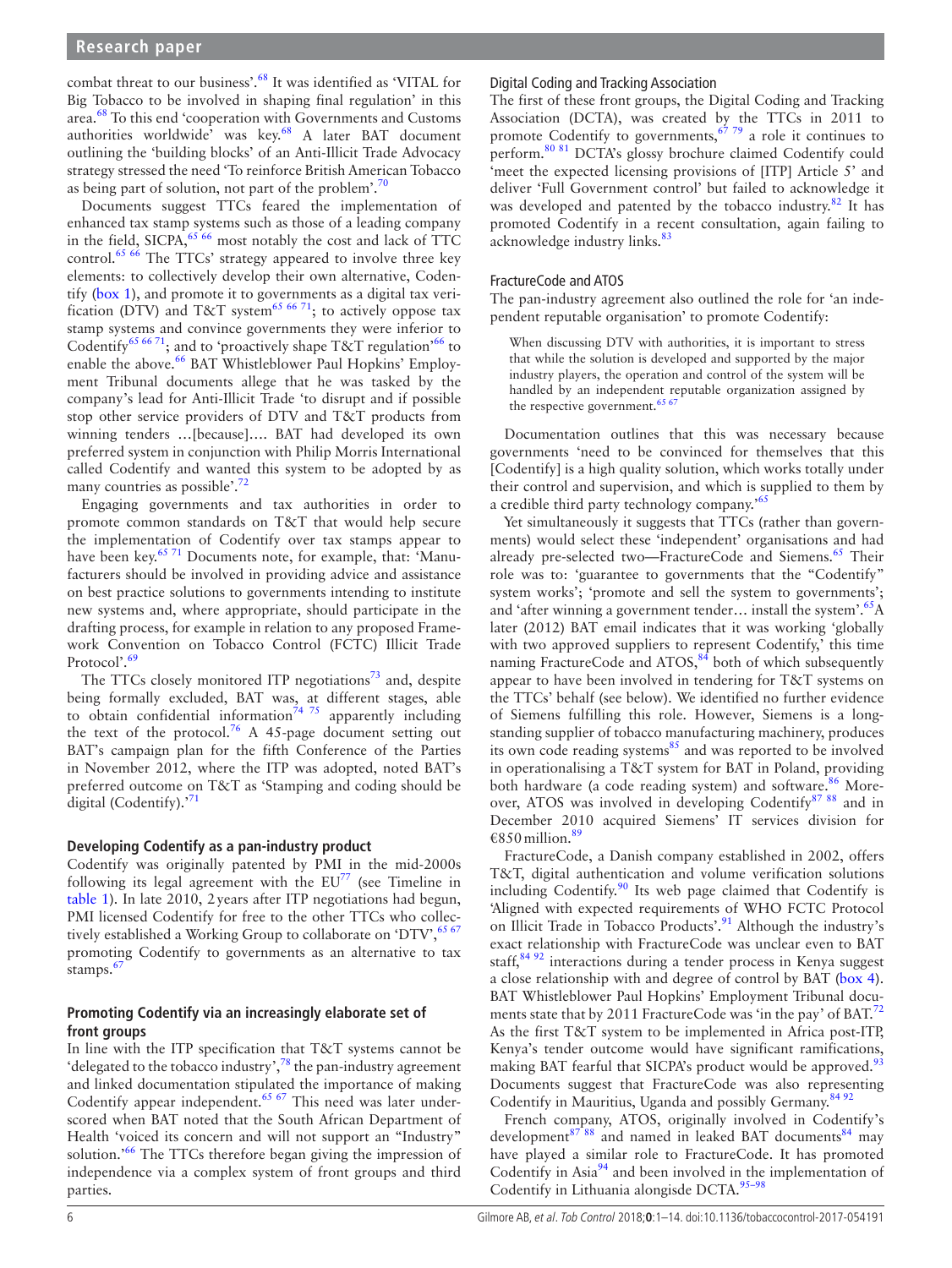<span id="page-6-0"></span>In 2012, Kenya held a tender for tobacco revenue stamps with T&T and integrated product accounting systems. BAT did not tender for the service directly but instead used FractureCode to promote Codentify. As Eric Jones, BAT's International Solutions Engagement Manager for Global Supply Chain Tracking and Verification, noted: "following the launch by the KRA [Kenyan Revenue Authority] of the tender that clearly favoured SICPA, we agreed the use of FractureCode (FCC) to support you [BAT Kenya] in fighting/amending/cancelling this tender." He added: "It is worth noting that not using a third party such as FCC to respond to the tender is likely to severely reduce our ability to shape events and prevent SICPA from winning". [93](#page-10-33)

Other emails note that BAT had 'purchased' the tender on FractureCode's behalf.<sup>92</sup>'organised a consultant to represent them [FractureCode]' at a KRA question and answer session and drafted a letter on FractureCode's behalf.<sup>92</sup> It appears this letter was to be sent by FractureCode to the Commissioner General of the KRA, saying: "We, FractureCode Corporation/Codentify, a well established Security Company in Denmark, promoting and selling Digital Tax Verification for Tobacco and Alcohol Products, would like to formally protest about the conduct of the recent KRA tender carried out by your authority." <sup>222</sup> Other documents suggest BAT wrote the original draft. $^{223}$ 

BAT also required FractureCode to 'Work with the Danish Embassy/Foreign Affairs to get tender cancelled. (This borne by FCC).<sup>84</sup> Documents indicate that the Danish Embassy wrote a letter on FractureCode's behalf and met with the KRA to help get the tender extended.<sup>224</sup> On 4 May 2012, a Danish Embassy staff member in Nairobi emailed the minutes of their meeting with the KRA to FractureCode stating: "We believe the result of this meeting leaves room for your company to submit your bid and have a direct dialogue with the KRA throughout the process. The Embassy would be happy to assist you in facilitating the contract."<sup>[225](#page-13-11)</sup> The Embassy sent FractureCode an invoice for 9 hours work at Kr915 (Danish Kroner) an hour.<sup>[225](#page-13-11)</sup> It is not known whether the KRA and Embassy understood the BAT link.

Despite these efforts, at the end of 2012, KRA awarded the tender to SICPA.<sup>189</sup> The subsequent implementation of the T&T system was completed by March 2014 and government figures indicate a 49% increase in legal cigarette and cigar sales and a 20% increase in tobacco tax revenue from 2013 to 2015.<sup>[167](#page-12-33)</sup>

#### Inexto

The outing of DCTA as a tobacco industry front group in  $2012^{17}$  $2012^{17}$  $2012^{17}$ limited the TTCs' ability to argue that Codentify was independent. With efforts to operationalise the ITP accelerating, this was becoming increasingly important.<sup>[17](#page-9-7)</sup>

On 24 June 2016, the EU became the 19th party to ratify the ITP.<sup>[99](#page-11-7)</sup> Three weeks before, DCTA announced it had sold Codentify to a company called Inexto, an affiliate of the French Group Impala, $100 \t{101}$  reportedly for only 1 Swiss Frank.<sup>[102–104](#page-11-9)</sup> Inexto had been established just a few weeks previously $101$  and when the handover was reported in the press, a PMI spokesperson claimed Codentify "now complies with … the WHO's Frame-work Convention on Tobacco Control."<sup>[105](#page-11-10)</sup>

Yet Inexto's links to PMI are clear. Its managing director is Philippe Chatelain, previously PMI's Director of Product Tracking Intelligence  $\&$  Security for 14 years.<sup>105 106</sup> Other top officials are Erwan Fradet, PMI's Product Manager for Codentify for  $5\frac{1}{2}$  years,  $107$  and Patrick Chanez, who worked for PMI for over 10 years developing anti-illicit trade technology.<sup>108</sup> All three are coinventors of Codentify and still (as of November

2017) hold numerous patents with various PMI companies although now also hold some with Inexto and one with DCTA (Espacenet search 13 November 2017). Four months after the June 2016 announcement, Philip Morris Products SA still owned the global trademark rights to Codentify (online [supplementary](https://dx.doi.org/10.1136/tobaccocontrol-2017-054191) [appendix 2, figure 1a\)](https://dx.doi.org/10.1136/tobaccocontrol-2017-054191) and Chatelain still held signing authority for that company (this ended 3 November 2016). $\frac{109}{20}$  $\frac{109}{20}$  $\frac{109}{20}$ 

Following public criticism of the close link between PMI and Inexto,<sup>105 110</sup> 111 two of the trademarks for Codentify, covering Switzerland and the EU member states (online [supplemen](https://dx.doi.org/10.1136/tobaccocontrol-2017-054191)[tary appendix 2, figure 1b](https://dx.doi.org/10.1136/tobaccocontrol-2017-054191)), were transferred to Inexto in late November 2016.<sup>112–114</sup> Chatelain has since suggested that the Codentify system has been redeveloped from scratch, again publicly implying it would be compliant with the  $ITP<sup>81</sup>$  Yet, an additional 20 Codentify trademarks in the WIPO database are still held by PMI companies covering, for example, Chile, USA, Indonesia, Israel, Mexico, Malaysia, Jordan and UAE, some with application dates as recent as March 2017.<sup>115</sup>

## **The Coalition Against Illicit Trade (CAIT)**

The latest group promoting 'an industry operated solution'<sup>116</sup> is the CAIT ([figure](#page-7-0) 1), formed in June 2015 (3 months after the EU T&T feasibility assessment was published) $117$  and described as 'a new worldwide coalition of businesses and organisations dedicated to fighting the trade of counterfeited and contraband goods'.[118](#page-11-4) As of November 2017, six of the seven members (an eighth, Aegate, has gone into administration $^{119}$  $^{119}$  $^{119}$ ) can be linked to the tobacco industry. Yet its submissions to the EU T&T consul-tation<sup>[116](#page-11-15)</sup> and EU transparency register<sup>120</sup> fail to mention tobacco industry links.

ATOS and FractureCode (see previous section) are members<sup>121</sup> as is Inexto's sister company within the Impala Group, Arjo Solutions.[121 122](#page-11-18) Of the other three, FATA Logistics was associated with the development and promotion of Codentify.[123](#page-11-19) Domino, a printing and technology company, $124$  claims to have worked closely with the Codentify development team and the tobacco industry for over a decade.<sup>125</sup> Describing itself as a global provider of Codentify<sup>[126](#page-11-22)</sup> and the 'tobacco industry's coding technology supplier of choice<sup> $127$ </sup> it is involved in a project to adapt Codentify to pharmaceuticals.<sup>128</sup> Essentra, which produces cigarette filters and packaging (including security solutions such as holographic products and specialist inks), has been working with the tobacco industry for  $65$  years.<sup>129</sup> <sup>130</sup>

# **Engaging regulatory agencies and enhancing public relations efforts**

A 2012 BAT presentation identified 'key influencer stakeholder groups' as central to 'proactively shap[ing]Track and Trace regulation'. Listed stakeholders included the World Customs Organization (WCO), International Monetary Fund, Interpol and Organisation for Economic Cooperation and Development (OECD) alongside 'Key influencer' governments.<sup>[66](#page-10-5)</sup> Evidence suggests such efforts have been extensively operationalised creating a powerful network that promotes the TTCs' position on illicit.

In 2011, PMI donated €55000 to the *International Anti-Corruption Academy*, an organisation initiated by the European Antifraud Office (OLAF) and *UN Office on Drugs and Crime (UNODC)* to provide anti-corruption education and research.<sup>[131](#page-11-1)</sup>

In 2012, PMI donated €15million to *Interpol*, the world's largest police organisation, to work with DCTA to promote Codentify.[79](#page-10-6) It made Codentify accessible to law enforcement agencies via Interpol's Global Register<sup>[79 132 133](#page-10-6)</sup> and Interpol's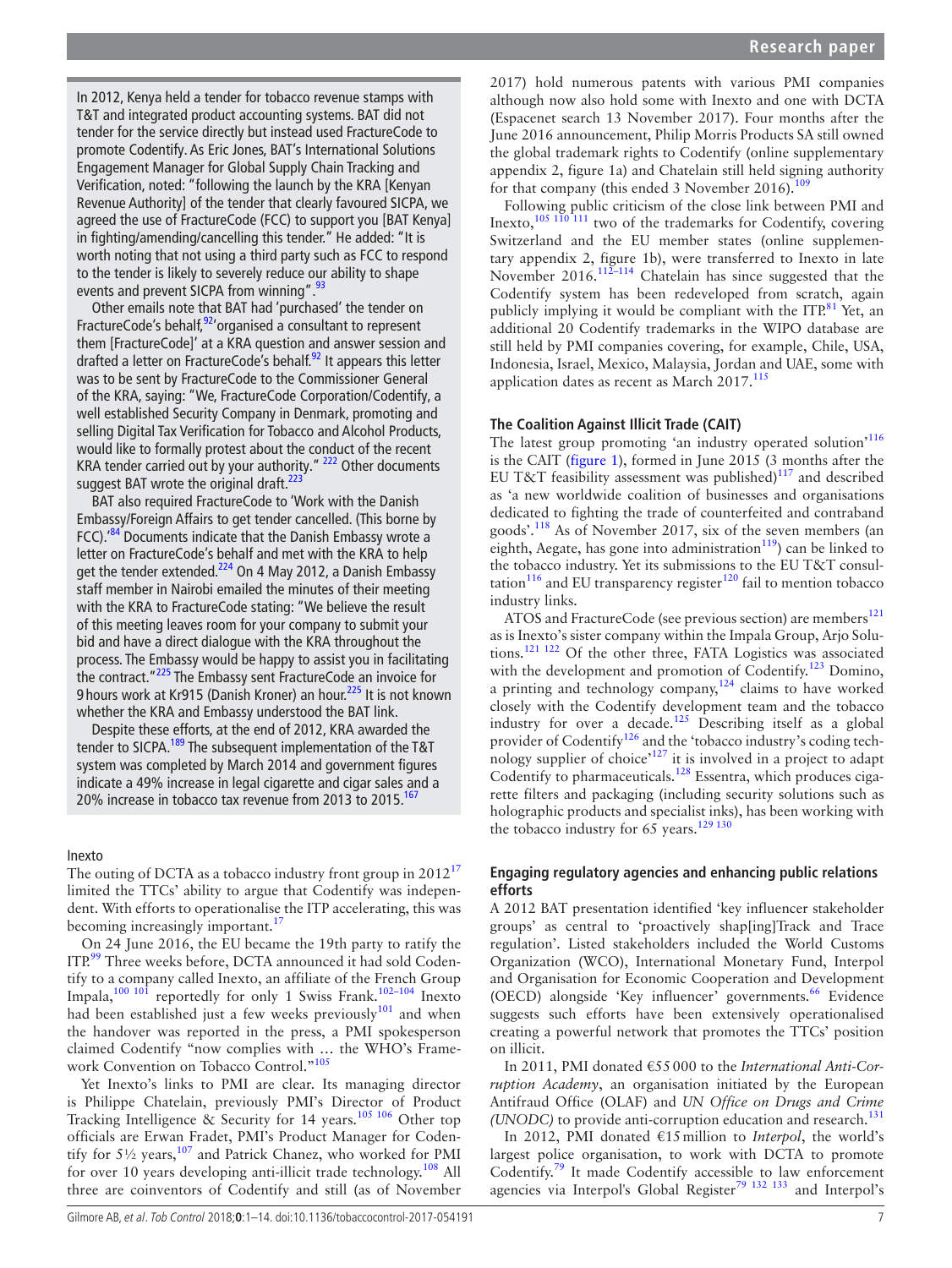

<span id="page-7-0"></span>**Figure 1** Diagram showing relationships between the creators and promoter of Codentify and the TTCs. BAT, British American Tobacco; JTI, Japan Tobacco International; PMI, Philip Morris International; TTCs, transnational tobacco companies.

then Secretary General publicly promoted it.[134](#page-11-26) BAT's Eric Jones outlined the importance of Interpol's involvement stating it "will reinforce the credibility of the DCTA (and BAT) when talking to Governments as a credible provider of technology on DTV and T&T."[135](#page-11-27)

BAT flagged cooperation with WCO as important because of the 'need for cross border/regional solutions shaped by WCO not WHO.'[68](#page-10-14) In 2014, the industry's DCTA was a major sponsor of the WCO conference on illicit tobacco in Brisbane, Australia. KPMG's Robin Cartwright presented in DCTA's time slot and, despite then taking £10 million a year from PMI,<sup>[6 136](#page-9-10)</sup> failed to acknowledge this in his slides.[137](#page-11-28) Simultaneously, KPMG and GS1 UK launched a new report promoting Codentify<sup>[138](#page-11-2)</sup> which mentioned DCTA funding but not DCTA's tobacco industry status.<sup>[6](#page-9-10)</sup> WCO also works closely with Interpol<sup>139</sup> and other tobacco industry-linked groups, including the International Tax

and Investment Centre, $140$ <sup>141</sup> with whom WCO has cohosted conferences and training on tobacco smuggling.<sup>142-144</sup>

The *International Chamber of Commerce* has close links to and has repeatedly supported the tobacco industry.<sup>140</sup> All four TTCs are members of its *Business Action to Stop Counterfeiting and Piracy* (BASCAP) initiative which purports to 'combat product counterfeiting'.[140 145](#page-11-30) Through events which BASCAP organises or participates in, including an August 2016 UN Counter-Terrorism Centre meeting, TTCs are given a platform to present their position on illicit trade, counterfeiting and crime.[140 146–149](#page-11-30)

In addition to these international efforts, TTCs have been working with national Governments<sup>[3](#page-9-20)</sup> and via ex-policemen and front groups established by or representing policemen<sup>150-155</sup>; BAT describing them as 'the credible voice for contraband tobacco'.[156](#page-12-34)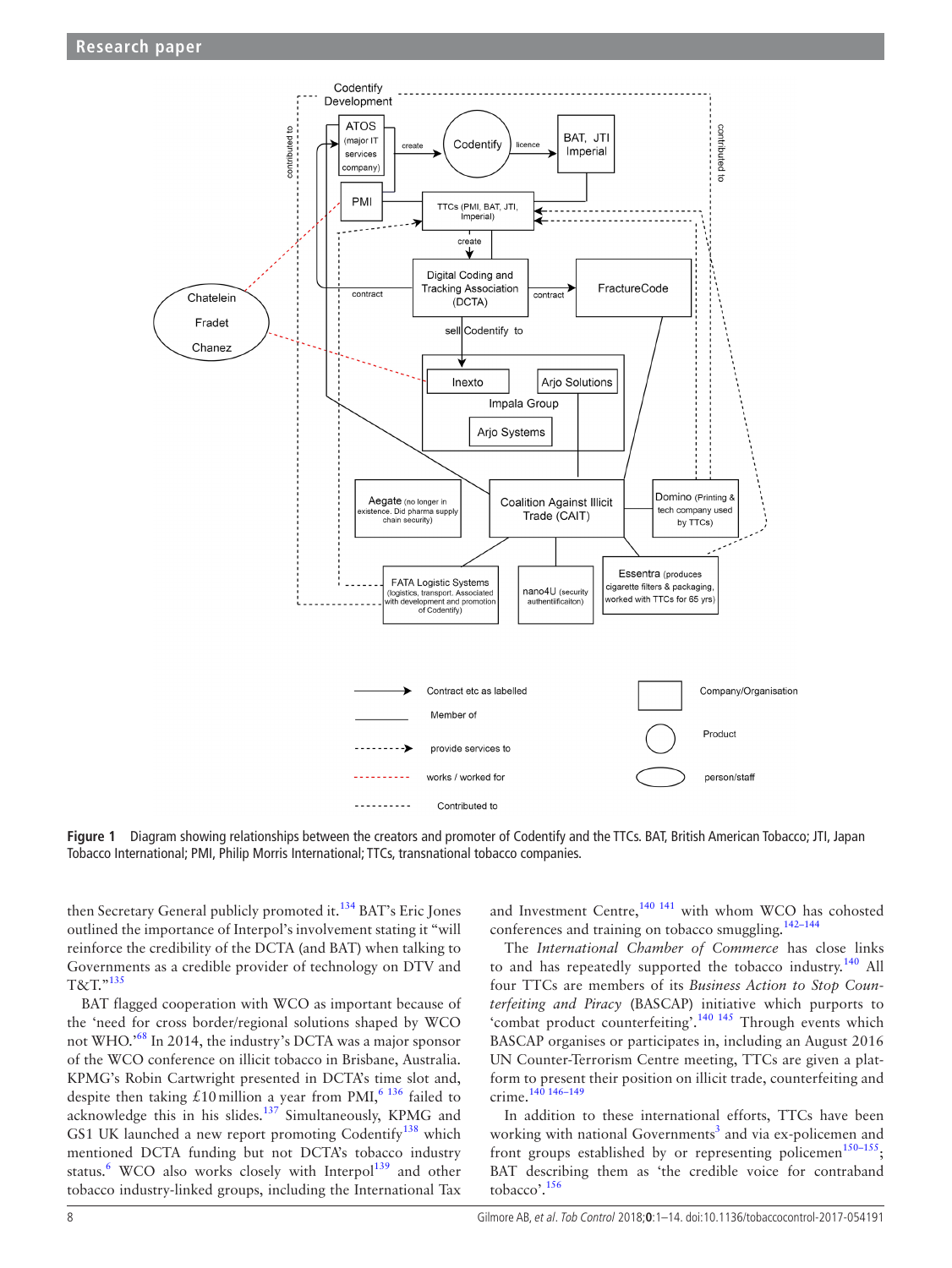In 2016, PMI launched *PMI Impact* with \$100 million to fund projects addressing illicit trade, corruption, organised crime and money laundering.<sup>[157](#page-12-35)</sup> With applications judged by an Expert Council of individuals closely linked to multiple UN agencies<sup>158</sup> and Interpol,<sup>159</sup> and PMI Impact's September 2017 event featuring presentations from (and enabling PMI executives to link with), among others, WCO, OECD, Europol and numerous UN agencies including the UNODC (see second paragraph in this section), it would appear the initiative's purpose is to further cement PMI's access to authorities and undermine the WHO and the FCTC Secretariat among UN agencies. The first 32 recipients of funding (totalling approximately US\$28million) announced in September 2017<sup>[160](#page-12-27)</sup> include KPMG, Oxford Economics, Transcrime and others previously commissioned by PMI to produce widely criticised reports<sup>20 25</sup> <sup>161 162</sup> on illicit favourable to the TTCs[.159 161 162](#page-12-32)

# **Discussion**

This evidence outlined in this paper indicates that the tobacco industry has created a T&T system it can control and, through an elaborate campaign involving front groups, third parties and increasingly complex relationships with other companies, all underpinned by a massive public relations effort, is aiming to have this system implemented as the global T&T system of choice under the ITP. Simultaneous evidence suggests it remains involved in tobacco smuggling. This combination of events would fundamentally undermine the ITP by enabling tobacco companies, with a vested interest in minimising their tax payments, to control the very system aimed to maximise those payments and reduce tobacco smuggling.

Three key findings underpin this conclusion. First, diverse and growing evidence shows that tobacco industry illicit outstrips the problems of cheap whites and counterfeits and remains the single largest problem in illicit tobacco; that incentives for industry involvement have barely changed since their well-documented involvement in the 1990s; that tobacco companies likely continue to be involved in and benefit from tobacco smuggling; and that this problem has persisted since the widespread introduction of Codentify. Possible interpretations are that Codentify is technically unfit for purpose or that TTC control renders Codentify useless.

Second, TTCs have a vested interest in controlling a T&T system intended to address tobacco industry illicit and fear T&T systems outside their control. This drove them to work collaboratively to oppose competitor systems, promote their own digital system, Codentify, and influence regulation on T&T to favour it. This collaborative campaign involved extensive subterfuge including the creation of front groups like DCTA to promote Codentify and channel funding to others who further promoted Codentify (eg, KPMG and WCO), and use of companies like FractureCode. Later elements of their intellectual property on Codentify were sold to other companies with Codentify now being promoted by companies and coalitions purporting to be independent yet having clear TTC links, including co-ownership of intellectual property rights to Codentify by former PM staff now at Inexto.

Third, underpinning all the above, was an extensive and wellfunded stakeholder management and public relations effort involving funding for conferences, training, research, ex-policemen to act as spokespeople, and major organisations in the field including intergovernmental organisations. Such efforts are often operationalised via third parties (eg, DCTA, BASCAP) or specific initiatives (eg, PMI Impact). They serve to: cement the TTCs' previously observed control over data and research on tobacco smuggling<sup>6</sup>; create and disseminate discourses favourable to industry; and build a network of influential organisations and individuals that support, promote and enhance the credibility of these misleading industry discourses. These efforts should be seen as part of a broader strategy to rehabilitate the TTCs' image,  $163-165$  reintegrate TTCs into policy-making circles from which they have been excluded, and undermine WHO and the Convention Secretariat among UN agencies. The concern that such efforts lead to regulatory capture is enhanced by findings from Africa that BAT has been paying to obtain data suggesting its competitors were smuggling and to gain influence with tax authorities.

# **Limitations**

Like any illegal activity, tobacco smuggling is complex, hidden and hard to investigate. We are limited to data that are publicly available and documents provided to us and cannot, therefore, access legal agreements between TTCs, DCTA and the various companies now promoting Codentify.

# **Policy implications**

The findings signal a very real danger of regulatory capture of the governmental and intergovernmental institutions responsible

# **What this paper adds**

# **What is already known on this subject**

► The Framework Convention on Tobacco Control's Illicit Trade Protocol (ITP) aims, inter alia, to secure the supply chain of legally manufactured tobacco products through a global track and trace (T&T) system. Given evidence of the tobacco industry's (TI) historical involvement in cigarette smuggling, the protocol stipulates that such systems 'shall not be performed by or delegated to the tobacco industry'. Philip Morris International developed a code-generating system, Codentify, and licensed it for free to its competitors in a deal which saw the four transnational tobacco companies agree to promote Codentify to governments as a T&T system.

# **What this paper adds**

- ► Growing evidence indicates the TI remains involved in tobacco smuggling and therefore has a vested interest in controlling any T&T system aimed to control its supply in order to avoid scrutiny and minimise its excise payments.
- ► The TI's attempts to have its Codentify-based system implemented as a T&T system have become increasingly underhand. They include claiming Codentify is independent of the TI by using front groups and front companies to promote it; selling some parts of its intellectual property on Codentify while retaining others, leaving a complex web of shared interests; paying networks of spies to obtain data showing its competitors are smuggling; and providing significant funding (administered directly and via third parties) for conferences, training, research and international police and anti-corruption organisations which serves to foment confusion over tobacco smuggling and create a powerful network supportive of the TI's position.
- ► Governments should assume that any system based on Codentify, on intellectual property currently or previously owned by the TI, or being promoted by companies with TI links, is incompatible with the ITP and would not serve to reduce illicit trade within the legal supply chain.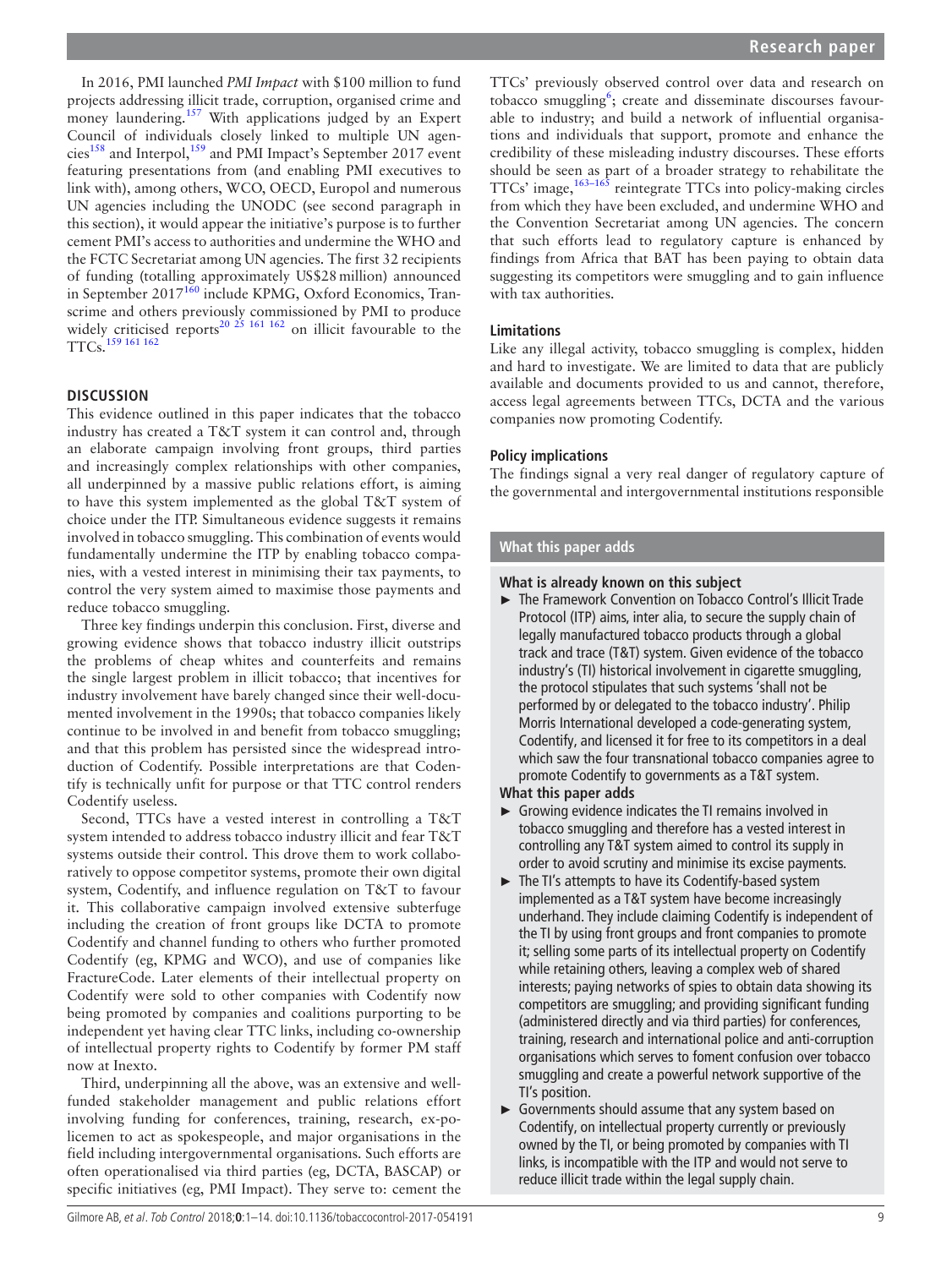# **Research paper**

for addressing tax evasion and TTCs coming to control a global T&T system thereby fundamentally undermining it. Recent press reports from Argentina suggest these dangers may already be being realised with legal charges against PMI alleging its use of Codentify to hide levels of cigarette production in order to avoid paying taxes.<sup>166</sup> By contrast we note the increase in legal tobacco sales and tobacco tax revenue in Kenya postimplementation of an independent T&T system ([box](#page-6-0) 4).<sup>167</sup>

The findings indicate that determining independence from industry when operationalising the ITP is increasingly difficult. Experience in the  $EU^{168}$  suggests that definitions which require countries, possibly repeatedly, to search patent and trademark registers, investigate industry links and company sources of income, and so on, are best avoided.

We therefore suggest, broadly in line with Convention Secretariat recommendations, $169$  that governments should be alert to the likelihood that TTCs will continue to disguise their links to Codentify and that Codentify will be promoted under different names and by different companies. The safest response is for governments to assume that (1) the TTCs remain involved in any T&T system based on Codentify or on intellectual property currently or previously owned by a TTC and (2) such a system would be incompatible with the ITP and ineffective in reducing illicit trade within the legal supply chain. The industry's own use of Codentify to help address counterfeiting should be seen as entirely separate. To help address potential regulatory capture, decisions on T&T should be cross-governmental and it is vital that health ministries are involved.

**Acknowledgements** We thank Deborah Arnott, Emmanuelle Beguinot, Nijolė Goštautaitė Midttun, Professor Jonathan Griffiths (Queen Mary, University of London), Luk Joossens and Dr Hana Ross (University of Cape Town) for comments on the paper and/or background information. Any mistakes are entirely the authors' own.

**Contributors** ABG conceived the idea for the study, undertook the data analysis and drafted the first version. ABG and AR investigated trademark ownership and ABG and AWAG produced timeline. ABG, AR, AWAG all contributed to document analysis, investigation of third parties and patent ownership, and editing of paper.

**Funding** This work was supported by Cancer Research UK (www.cancerresearchuk. org) (grant no: C27260/A20488). Some of the documents used in this analysis were obtained as a result of research funded by the New Venture Fund.

**Disclaimer** The opinions expressed are those of the authors' alone.

**Competing interests** None declared.

**Patient consent** Not required.

**Provenance and peer review** Not commissioned; externally peer reviewed.

**Open access** This is an Open Access article distributed in accordance with the terms of the Creative Commons Attribution (CC BY 4.0) license, which permits others to distribute, remix, adapt and build upon this work, for commercial use, provided the original work is properly cited. See: <http://creativecommons.org/licenses/by/4.0/>

© Article author(s) (or their employer(s) unless otherwise stated in the text of the article) 2018. All rights reserved. No commercial use is permitted unless otherwise expressly granted.

#### **References**

- <span id="page-9-0"></span>1 World Health Organization. Protocol to eliminate illicit trade in tobacco products. 2013 [http://www.who.int/fctc/protocol/illicit\\_trade/protocol-publication/en/](http://www.who.int/fctc/protocol/illicit_trade/protocol-publication/en/) (accessed 21 Jan 2018).
- <span id="page-9-1"></span>2 Joossens L, Raw M. Cigarette smuggling in Europe: who really benefits? [Tob Control](http://dx.doi.org/10.1136/tc.7.1.66) 1998;7:66–71.
- <span id="page-9-20"></span>3 Fctc WHO, Bialous S. The Tobacco Industry and the Illicit Trade in Tobacco products. [http://www.who.int/fctc/publications/The-Tobacco-Industry-and-the-Illicit-Trade-in-](http://www.who.int/fctc/publications/The-Tobacco-Industry-and-the-Illicit-Trade-in-Tobacco-Products.pdf)[Tobacco-Products.pdf](http://www.who.int/fctc/publications/The-Tobacco-Industry-and-the-Illicit-Trade-in-Tobacco-Products.pdf).
- <span id="page-9-2"></span>4 Joossens L, Raw M. How can cigarette smuggling be reduced? [BMJ](http://dx.doi.org/10.1136/bmj.321.7266.947) 2000;321:947–50.
- 5 Nakkash R, Lee K. Smuggling as the "key to a combined market": British American Tobacco in Lebanon. [Tob Control](http://dx.doi.org/10.1136/tc.2008.025254) 2008;17:324–31.
- <span id="page-9-10"></span>6 Gilmore AB, Fooks G, Drope J, et al. Exposing and addressing tobacco industry conduct in low-income and middle-income countries. [The Lancet](http://dx.doi.org/10.1016/S0140-6736(15)60312-9) 2015;385:1029–43.
- 7 Lee K, Collin J. "Key to the future": British American tobacco and cigarette smuggling in China. [PLoS Med](http://dx.doi.org/10.1371/journal.pmed.0030228) 2006;3:e228.
- <span id="page-9-11"></span>8 The International Consortium of Investigative Journalists. Global Reach of Tobacco Company's Involvement in Cigarette Smuggling Exposed in Company Papers. 2000 [https://www.icij.org/investigations/big-tobacco-smuggling/global](https://www.icij.org/investigations/big-tobacco-smuggling/global-reach-tobacco-companys-involvement-cigarette-smuggling-exposed-company-papers/)[reach-tobacco-companys-involvement-cigarette-smuggling-exposed-company](https://www.icij.org/investigations/big-tobacco-smuggling/global-reach-tobacco-companys-involvement-cigarette-smuggling-exposed-company-papers/)[papers/.](https://www.icij.org/investigations/big-tobacco-smuggling/global-reach-tobacco-companys-involvement-cigarette-smuggling-exposed-company-papers/)
- <span id="page-9-3"></span>9 Gilmore AB, McKee M. Moving East: how the transnational tobacco industry gained entry to the emerging markets of the former Soviet Union-part I: establishing cigarette imports. [Tob Control](http://dx.doi.org/10.1136/tc.2003.005108) 2004;13:143–50.
- 10 Collin J, Legresley E, MacKenzie R, et al. Complicity in contraband: British American Tobacco and cigarette smuggling in Asia. [Tob Control](http://dx.doi.org/10.1136/tc.2004.009357) 2004;13:ii104-11.
- <span id="page-9-4"></span>11 Home Affairs Committee. First Report - Tobacco Smuggling. [https://publications.](https://publications.parliament.uk/pa/cm201415/cmselect/cmhaff/200/20002.htm) [parliament.uk/pa/cm201415/cmselect/cmhaff/200/20002.htm](https://publications.parliament.uk/pa/cm201415/cmselect/cmhaff/200/20002.htm) (accessed 25 Jul 2017).
- <span id="page-9-8"></span>12 Beltrame J, Fairclough G. Canada sues R.J. Reynolds Tobacco for \$1 billion, Alleges smuggling plot. <https://www.wsj.com/articles/SB94579377624800941> (accessed 06 Nov 2017).
- 13 US District Court. THE EUROPEAN COMMUNITY, Plaintiff, v. RJR NABISCO, INC., et al., Defendants. DEPARTMENT OF AMAZONAS, et al., Plaintiffs, v. PHILIP MORRIS COMPANIES, INC., et al., Defendants. [http://uniset.ca/other/cs6/150FSupp2d456.](http://uniset.ca/other/cs6/150FSupp2d456.html) [html](http://uniset.ca/other/cs6/150FSupp2d456.html) (accessed 06 Nov 2017).
- <span id="page-9-5"></span>14 Hache T. Tobacco-Related Litigation in Canada. 2010 [http://nsra-adnf.ca/wp-content/](http://nsra-adnf.ca/wp-content/uploads/2016/07/Tobacco-related_Litigation_in_Canada_2010.pdf) [uploads/2016/07/Tobacco-related\\_Litigation\\_in\\_Canada\\_2010.pdf](http://nsra-adnf.ca/wp-content/uploads/2016/07/Tobacco-related_Litigation_in_Canada_2010.pdf) (accessed 25 Jul 2017).
- 15 CBC News. Tobacco firms to pay \$550M over smuggling. [http://www.cbc.ca/news/](http://www.cbc.ca/news/canada/tobacco-firms-to-pay-550m-over-smuggling-1.902510) [canada/tobacco-firms-to-pay-550m-over-smuggling-1.902510](http://www.cbc.ca/news/canada/tobacco-firms-to-pay-550m-over-smuggling-1.902510) (accessed 25 Jul 2017).
- <span id="page-9-6"></span>16 Joossens L, Gilmore AB, Stoklosa M, et al. Assessment of the European Union's illicit trade agreements with the four major Transnational Tobacco Companies. [Tob Control](http://dx.doi.org/10.1136/tobaccocontrol-2014-052218) 2016;25:254–60.
- <span id="page-9-7"></span>17 Joossens L, Raw M. From cigarette smuggling to illicit tobacco trade. [Tob Control](http://dx.doi.org/10.1136/tobaccocontrol-2011-050205) 2012;21:230–4.
- 18 European Commission. Action plan to fight against smuggling of cigarettes and alcohol along the EU Eastern border. Commission staff working document accompanying the communication on the Commission anti-fraud strategy. [http://aei.](http://aei.pitt.edu/45825/1/SEC_(2011)_791.pdf) [pitt.edu/45825/1/SEC\\_\(2011\)\\_791.pdf](http://aei.pitt.edu/45825/1/SEC_(2011)_791.pdf) (accessed 06 Nov 2017).
- <span id="page-9-12"></span>19 Ulucanlar S, Fooks GJ, Gilmore AB. The policy dystopia model: an interpretive analysis of tobacco industry political activity. [PLoS Med](http://dx.doi.org/10.1371/journal.pmed.1002125) 2016;13:e1002125.
- <span id="page-9-21"></span>20 Chen J, McGhee SM, Townsend J, et al. Did the tobacco industry inflate estimates of illicit cigarette consumption in Asia? An empirical analysis. [Tob Control](http://dx.doi.org/10.1136/tobaccocontrol-2014-051937) 2015;24(e2) :e161–7.
- 21 Philip Morris International. Philip Morris International: New study finds EU black market for cigarettes reaches record high; Member State tax loss an estimated €12.5 billion. 17 Apr 2013. [http://www.businesswire.com/news/home/](http://www.businesswire.com/news/home/20130417005543/en/Philip-Morris-International-New-Study-Finds-EU) [20130417005543/en/Philip-Morris-International-New-Study-Finds-EU](http://www.businesswire.com/news/home/20130417005543/en/Philip-Morris-International-New-Study-Finds-EU) (accessed 06 Nov 2017).
- 22 Philip Morris International. KPMG Sun Report: One in Ten Cigarettes Consumed in the EU in 2012 Were Illegal; Dramatic Rise in Consumption of 'Illicit Whites'. [http://](http://www.webcitation.org/6qA62KsQm) [www.webcitation.org/6qA62KsQm](http://www.webcitation.org/6qA62KsQm) (accessed 02 Apr 2017).
- <span id="page-9-13"></span>23 Lee B. Digital Coding and Tracking Association. Effective decision making empowered by technology. <http://iticnet.org/file/document/watch/4487> (accessed 03 Oct 2017).
- <span id="page-9-14"></span>24 Smith KE, Savell E, Gilmore AB. What is known about tobacco industry efforts to influence tobacco tax? A systematic review of empirical studies. [Tob Control](http://dx.doi.org/10.1136/tobaccocontrol-2011-050098) 2013;22:e1–153.
- <span id="page-9-9"></span>25 Gilmore AB, Rowell A, Gallus S, et al. Towards a greater understanding of the illicit tobacco trade in Europe: a review of the PMI funded 'Project Star' report. Tob [Control](http://dx.doi.org/10.1136/tobaccocontrol-2013-051240) 2014;23(e1):e51–61.
- <span id="page-9-15"></span>26 Parliament E. European Parliament's Committee on Budgetary Control. Workshop "Cigarette Smuggling" Proceedings. 2014 [http://www.europarl.europa.eu/](http://www.europarl.europa.eu/document/activities/cont/201401/20140116ATT77675/20140116ATT77675EN.pdf) [document/activities/cont/201401/20140116ATT77675/20140116ATT77675EN.pdf](http://www.europarl.europa.eu/document/activities/cont/201401/20140116ATT77675/20140116ATT77675EN.pdf)  (accessed 4 Jul 2014).
- <span id="page-9-16"></span>27 MacGregor J. Operation Henry 2 "OH2": a coordinated operation to tackle the supply of illicit tobacco in England. Commissioned by the Department of Health Tobacco Policy Team. [https://www.tradingstandards.uk/media/documents/news](https://www.tradingstandards.uk/media/documents/news-policy/tobacco-control/oh2-final-version-august-15.compressedamended.pdf)[policy/tobacco-control/oh2-final-version-august-15.compressedamended.pdf](https://www.tradingstandards.uk/media/documents/news-policy/tobacco-control/oh2-final-version-august-15.compressedamended.pdf)  (accessed 10 Jul 2017).
- <span id="page-9-17"></span>28 Holland J, Jovanovic B, Dojcinovic S. Big trouble at Big Tobacco. 2011 [http://www.](http://www.reportingproject.net/troubles_with_big_tobacco/) [reportingproject.net/troubles\\_with\\_big\\_tobacco/](http://www.reportingproject.net/troubles_with_big_tobacco/) (accessed 18 Nov 2011).
- <span id="page-9-18"></span>29 Lavrov V. Ukraine's 'Lost' Cigarettes Flood Europe. Big tobacco's overproduction fuels \$2 billion black market. 2009 [https://www.icij.org/investigations/tobacco](https://www.icij.org/investigations/tobacco-underground/ukraines-lost-cigarettes-flood-europe/)[underground/ukraines-lost-cigarettes-flood-europe/](https://www.icij.org/investigations/tobacco-underground/ukraines-lost-cigarettes-flood-europe/) (accessed 06 Nov 2017).
- <span id="page-9-19"></span>30 Pauw J. Chapter 8: Tom's Tempest, Chapter 10: Up in Smoke. The President's Keepers - Those keeping Zuma in power and out of prison: Tafelberg, 2017.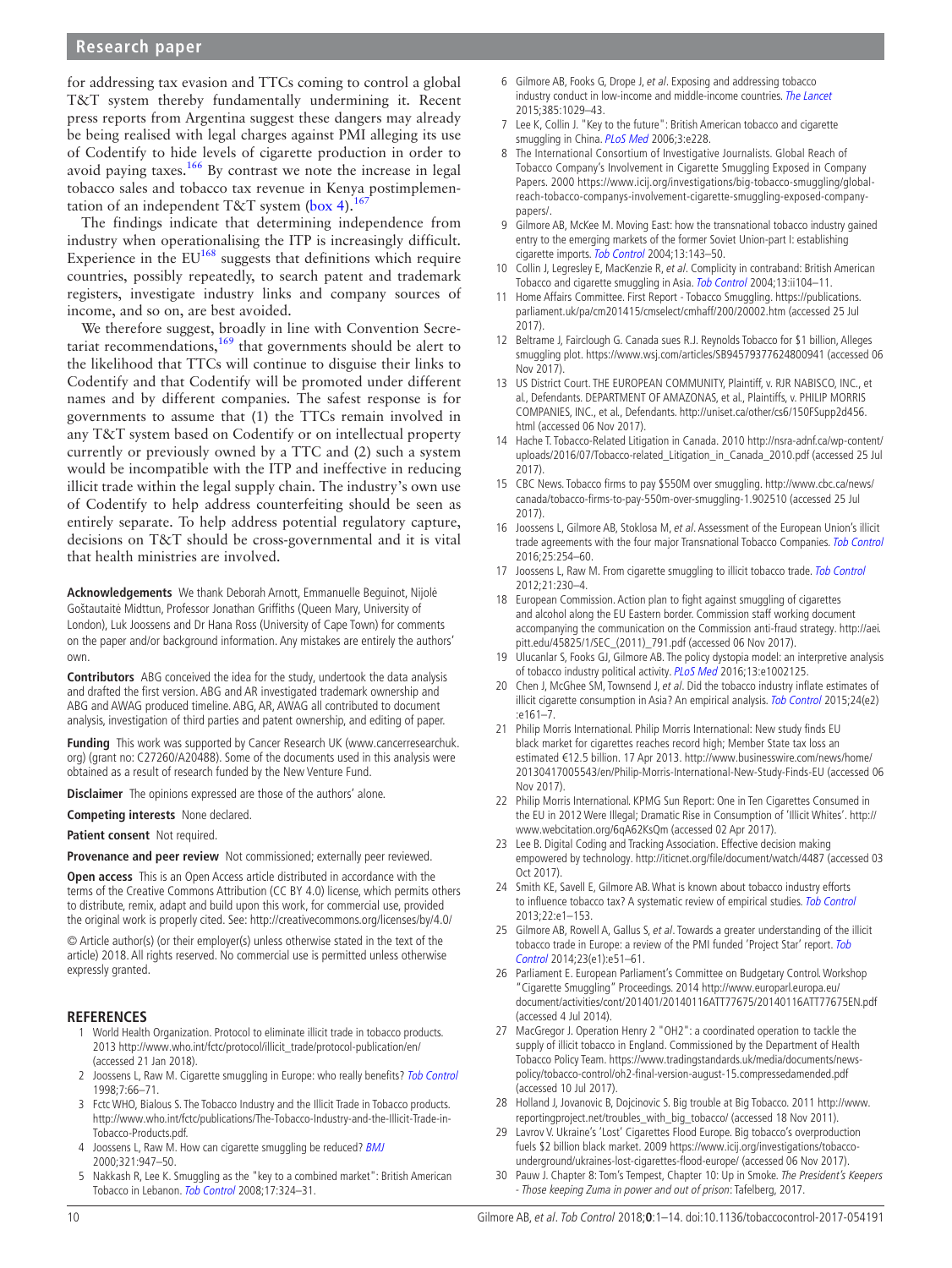- <span id="page-10-7"></span>31 Public Accounts Committee. HM revenue & customs: progress in tackling tobacco smuggling: summary. [https://publications.parliament.uk/pa/cm201314/cmselect/](https://publications.parliament.uk/pa/cm201314/cmselect/cmpubacc/297/29703.htm) [cmpubacc/297/29703.htm](https://publications.parliament.uk/pa/cm201314/cmselect/cmpubacc/297/29703.htm) (accessed 1 Jan 2017).
- 32 Report by the Comptroller and Auditor General. Progress in Tackling Tobacco Smuggling. [https://www.nao.org.uk/wp-content/uploads/2013/06/10120-001-](https://www.nao.org.uk/wp-content/uploads/2013/06/10120-001-Tobacco-smuggling-Full-report.pdf) [Tobacco-smuggling-Full-report.pdf](https://www.nao.org.uk/wp-content/uploads/2013/06/10120-001-Tobacco-smuggling-Full-report.pdf) (accessed 06 Nov 2017).
- <span id="page-10-8"></span>33 Loggerenberg J, Lackey A. Chapter 11. Project Honey Badger. Rogue The inside story of SARS' elite crime-busting unit. Jeppestown: Jonathan Ball Publishers, 2016.
- <span id="page-10-4"></span>34 BBC News. HMRC fines cigarette maker for oversupplying Belgium. [http://www.bbc.](http://www.bbc.co.uk/news/business-30038328) [co.uk/news/business-30038328](http://www.bbc.co.uk/news/business-30038328) (accessed 5 Jan 2017).
- <span id="page-10-3"></span>35 Monckton Chambers. British-American Tobacco Ltd v HMRC First-tier Tribunal (Tax Chamber), 14 February 2017; [2017] UKFTT 167 (TC): Tribunal clarifies tobacco manufacturers' anti-smuggling duties. [https://www.monckton.com/british-american](https://www.monckton.com/british-american-tobacco-ltd-v-hmrc-first-tier-tribunal-tax-chamber-14-february-2017-2017-ukftt-167-tc-tribunal-clarifies-tobacco-manufacturers-anti-smuggling-duties/)[tobacco-ltd-v-hmrc-first-tier-tribunal-tax-chamber-14-february-2017-2017-ukftt-](https://www.monckton.com/british-american-tobacco-ltd-v-hmrc-first-tier-tribunal-tax-chamber-14-february-2017-2017-ukftt-167-tc-tribunal-clarifies-tobacco-manufacturers-anti-smuggling-duties/)[167-tc-tribunal-clarifies-tobacco-manufacturers-anti-smuggling-duties/](https://www.monckton.com/british-american-tobacco-ltd-v-hmrc-first-tier-tribunal-tax-chamber-14-february-2017-2017-ukftt-167-tc-tribunal-clarifies-tobacco-manufacturers-anti-smuggling-duties/) (accessed 03 Oct 2017).
- <span id="page-10-9"></span>36 Mpezo N. AIT Management in DRC, AIT activities condensed. created in 2006.
- 37 Anon. BAT Customs and Excise Conference. Limissol, Cyprus: BAT, JTI/TCC Project, 2012.
- <span id="page-10-10"></span>38 Gillard M. CANCER FOR CASH: Explosive Photo Exposes Big Tobacco's African Money Drops. [https://newmatilda.com/2017/08/02/exclusive-where-theres-smokes](https://newmatilda.com/2017/08/02/exclusive-where-theres-smokes-theres-fire-and-lots-of-illegal-cash/)[theres-fire-and-lots-of-illegal-cash/](https://newmatilda.com/2017/08/02/exclusive-where-theres-smokes-theres-fire-and-lots-of-illegal-cash/) (accessed 10 Oct 2017).
- 39 Bosely S. Revealed: how British American Tobacco exploited war zones to sell cigarettes. [https://www.theguardian.com/world/2017/aug/18/british-american](https://www.theguardian.com/world/2017/aug/18/british-american-tobacco-cigarettes-africa-middle-east)[tobacco-cigarettes-africa-middle-east](https://www.theguardian.com/world/2017/aug/18/british-american-tobacco-cigarettes-africa-middle-east) (accessed 23 Nov 2017).
- <span id="page-10-11"></span>40 Atallah E. Subject: RE: RKS, Email to P. Hopkins.
- 41 Ramoly N. Subject: Re: RKS, Email to P. Hopkins.
- 42 Hopkins P. Email to N. Ramoly, Fw: RKS, 24 Jan 2012; BAT email, 11 Jan 2012; BAT email.
- 43 Sole S, Faull L. Big Tobacco in bed with SA law enforcement agencies. Mail & Guardian. [https://mg.co.za/article/2014-03-20-big-tobacco-in-bed-with-sa-law](https://mg.co.za/article/2014-03-20-big-tobacco-in-bed-with-sa-law-enforcement-agencies)[enforcement-agencies](https://mg.co.za/article/2014-03-20-big-tobacco-in-bed-with-sa-law-enforcement-agencies) (accessed 30 Jan 2018).
- 44 Rees M. BAT's smoke and mirrors war on rivals. Sunday Times. [https://www.](https://www.pressreader.com/south-africa/sunday-times/20140330/282299613130796) [pressreader.com/south-africa/sunday-times/20140330/282299613130796](https://www.pressreader.com/south-africa/sunday-times/20140330/282299613130796) (accessed 30 Jan 2018).
- 45 Comrie S. SARS drama spills over into the UK. City Press. [http://city-press.news24.](http://city-press.news24.com/Business/Sars-smokes-out-big-tobacco-20150516) [com/Business/Sars-smokes-out-big-tobacco-20150516](http://city-press.news24.com/Business/Sars-smokes-out-big-tobacco-20150516) (accessed 30 Jan 2018).
- 46 Bailey C. Sars to clamp down on tobacco companies. Business Report. [https://www.](https://www.iol.co.za/business-report/companies/sars-to-clamp-down-on-tobacco-companies-1611521) [iol.co.za/business-report/companies/sars-to-clamp-down-on-tobacco-companies-](https://www.iol.co.za/business-report/companies/sars-to-clamp-down-on-tobacco-companies-1611521)[1611521](https://www.iol.co.za/business-report/companies/sars-to-clamp-down-on-tobacco-companies-1611521) (accessed 30 Jan 2018).
- 47 Rees M. BAT's bid to stub out spy saga. Sunday Times. [https://www.pressreader.com/](https://www.pressreader.com/south-africa/sunday-times/20141116/282278138628618) [south-africa/sunday-times/20141116/282278138628618](https://www.pressreader.com/south-africa/sunday-times/20141116/282278138628618) (accessed 30 Jan 2018).
- 48 Thamm M. SARS Wars: Massive data leak alleges British American Tobacco SA's role in bribery and corruption. Daily Maverick. [https://www.dailymaverick.co.za/article/](https://www.dailymaverick.co.za/article/2016-08-16-sars-wars-massive-data-leak-alleges-british-american-tobacco-sas-role-in-bribery-and-corruption/ -. WnBXk1O5tTZ) [2016-08-16-sars-wars-massive-data-leak-alleges-british-american-tobacco-sas-role](https://www.dailymaverick.co.za/article/2016-08-16-sars-wars-massive-data-leak-alleges-british-american-tobacco-sas-role-in-bribery-and-corruption/ -. WnBXk1O5tTZ)[in-bribery-and-corruption/ -. WnBXk1O5tTZ](https://www.dailymaverick.co.za/article/2016-08-16-sars-wars-massive-data-leak-alleges-british-american-tobacco-sas-role-in-bribery-and-corruption/ -. WnBXk1O5tTZ) (accessed 30 Jan 2018).
- 49 Wainaina A. MTK review.
- 50 Hopkins P. Re: 2010 Exports Declaration of MM for Malawi and Zambia, 2010.
- 51 Kaleechurn K. Exports Declaration of MM for Malawi and Zambia, 2010.
- 52 Hopkins P. 2010 Exports Declaration of MM for Malawi and Zambia, 2011.
- 53 Duncan E. Re: Fwd: MM case in Todays people newspaper.
- 54 Hopkins P. Fwd: MM case in Todays people newspaper.
- 55 Hopkins P. Confidential info flash.
- 56 Hopkins P. [Email to World Bank staff] Fiscal Tax evasion in DRC, Uganda and Kenya.
- 57 Carnilinx R. (Pty) Limited and British American Tobacco Holdings. Founding Affidavit, Daniel Francois Van Der Westhuizen.
- <span id="page-10-12"></span>58 Confidential agreement: Final payment for services Mr Prash K. 8 July 2008.
- 59 Naik P. URA Investigations.
- <span id="page-10-13"></span>60 Resources provided to BAT 2008-2009.
- 61 BAT Service Provider. Report. 25 June 2013.
- 62 BAT Service Provider. Background. June 2013.
- 63 Muyita S. Plaintiff's Witness Statement: The High Court of Uganda at Kampala Civil Suit no. 318 of 2013, Solomon Muyita (Plaintiff) Vs. British American Tobacco (U) LTD (Defendant). 14 July 2015.
- 64 Muyita S. Whistle-blowing on bribery incidents in Uganda. Annex 9: The High Court of Uganda at Kampala Civil Suit no. 318 of 2013, Solomon Muyita (Plaintiff) Vs. British American Tobacco (U) LTD (Defendant). 29 July 2013.
- <span id="page-10-1"></span>65 Hill M. Digital Tax Verification (DTV) Codentify, the industry standard, 2010.
- <span id="page-10-5"></span>66 British American Tobacco. Supply Chain Tracking and Verification: EEMEA: Strategy Update. 18 Oct 2012.
- <span id="page-10-2"></span>67 British American Tobacco, Imperial Tobacco Limited, Philip Morris International. Memo announcement of Industry Working Group (IWG). Agreement on Digital Tax Verification (DTV). Nov 2010.
- <span id="page-10-14"></span>68 British American Tobacco. How does BAT manage the threat to its corporate reputation, HDM QBR. Nairobi, 2003. May 2003.
- <span id="page-10-17"></span>69 British American Tobacco. Securing the future, anti-illicit trade. undated.<br>70 British American Tobacco (Holdings) Limited *Illicit Trade: examining the*
- <span id="page-10-15"></span>British American Tobacco (Holdings) Limited. Illicit Trade: examining the problem and advocating solutions, 2010.
- <span id="page-10-21"></span>71 British American Tobacco. FCTC COP5 Campaign. 2011 [https://www.](https://www.documentcloud.org/documents/3892759-2011-British-American-Tobacco-FCTC-COP5-Campaign.html) [documentcloud.org/documents/3892759-2011-British-American-Tobacco-FCTC-](https://www.documentcloud.org/documents/3892759-2011-British-American-Tobacco-FCTC-COP5-Campaign.html)[COP5-Campaign.html](https://www.documentcloud.org/documents/3892759-2011-British-American-Tobacco-FCTC-COP5-Campaign.html) (accessed 25 Sep 2017).
- <span id="page-10-16"></span>72 Hopkins P. British American Tobacco. Grounds of Claim, Employment Tribunal No R007281/12/58. 23 Jul 2014.
- <span id="page-10-18"></span>73 Network for Accountability of Tobacco Transnationals. Corporate Accountability International. Smokescreen for smuggling: tobacco industry attempts to derail the illicit trade protocol. 2012. [https://www.alliantienederlandrookvrij.nl/wp-content/](https://www.alliantienederlandrookvrij.nl/wp-content/uploads/2012/docs/accijns/ENGLISH Smokescreen for Smuggling FINAL.pdf) [uploads/2012/docs/accijns/ENGLISH Smokescreen for Smuggling FINAL.pdf](https://www.alliantienederlandrookvrij.nl/wp-content/uploads/2012/docs/accijns/ENGLISH Smokescreen for Smuggling FINAL.pdf)  (accessed 25 Sep 2017).
- <span id="page-10-19"></span>74 British American Tobacco. FCTC AIT protocol status post-INB5, preliminary as of 04/04/ 2012, based on reports from delegates after conclusion of INB5 Meeting. Apr 2012.
- 75 Owino JA. For information and action; AIT protocol IWG1 analysis to support engagement. 8 Aug 2011.
- <span id="page-10-20"></span>76 British American Tobacco. AIT Protocol IWG1 Outcomes Analysis. 5 Aug 2011.
- <span id="page-10-0"></span>77 European Patent Office. Document made available under the Patent Cooperation Treaty (PCT). International application number: PCT/IB2005/003103. [https://](https://register.epo.org/documentView?number=IB.2005003103.W&documentId=id00000002615337) [register.epo.org/documentView?number=IB.2005003103.W&documentId=](https://register.epo.org/documentView?number=IB.2005003103.W&documentId=id00000002615337) [id00000002615337](https://register.epo.org/documentView?number=IB.2005003103.W&documentId=id00000002615337) (accessed 22 Nov 2017).
- <span id="page-10-22"></span>78 World Health Organization. Conference of the parties intergovernmental negotiating body on a protocol on illicit trade in tobacco products: First session. Geneva: World Health Organization.
- <span id="page-10-6"></span>79 Joossens L, Gilmore AB. The transnational tobacco companies' strategy to promote Codentify, their inadequate tracking and tracing standard. [Tob Control](http://dx.doi.org/10.1136/tobaccocontrol-2012-050796) 2014;23(e1) :e3–6.
- <span id="page-10-23"></span>80 Aries Q, Panichi J. Brussels blocks big tobacco lobbying push. Politico. 2018 [https://](https://www.politico.eu/article/commission-blocks-tobacco-lobbys-cigarette-repackaging-bid-technology-business-politics-commission-debate/) [www.politico.eu/article/commission-blocks-tobacco-lobbys-cigarette-repackaging](https://www.politico.eu/article/commission-blocks-tobacco-lobbys-cigarette-repackaging-bid-technology-business-politics-commission-debate/)[bid-technology-business-politics-commission-debate/.](https://www.politico.eu/article/commission-blocks-tobacco-lobbys-cigarette-repackaging-bid-technology-business-politics-commission-debate/)
- <span id="page-10-36"></span>81 Teffer P. Cigarette tracking rules risk being derailed by lobbyists. [https://euobserver.](https://euobserver.com/health/138135) [com/health/138135](https://euobserver.com/health/138135) (accessed 10 Oct 2017).
- <span id="page-10-24"></span>82 Philip Morris International. Codentify: protecting Government revenues, securing the supply chain, fighting illicit trade (brochure), 2012.
- <span id="page-10-25"></span>83 European Commission. Targeted stakeholder consultation on the implementation of an EU system for traceability and security features pursuant to Articles 15 and 16 of the Tobacco Products Directive 2014/40/EU. [https://ec.europa.eu/health/sites/health/](https://ec.europa.eu/health/sites/health/files/tobacco/docs/2015_tpd_co57_en.pdf) [files/tobacco/docs/2015\\_tpd\\_co57\\_en.pdf](https://ec.europa.eu/health/sites/health/files/tobacco/docs/2015_tpd_co57_en.pdf) (accessed 22 Jan 2018).
- <span id="page-10-26"></span>84 Jones E. RE: FractureCode support for Kenya, 23 April 2012 and follow up email on 25 April 2012. Apr 2012.
- <span id="page-10-27"></span>85 Siemens. Industrial identification for sustainability efficient processes: Comprehensive portfolio of RFID and code reading systems for seamless transparency in every industry. 2011 [https://www.siemens.com/press/pool/de/](https://www.siemens.com/press/pool/de/materials/industry/iia/2011-02-simatic-ident/brochure-industrial-identification-e.pdf) [materials/industry/iia/2011-02-simatic-ident/brochure-industrial-identification-e.pdf](https://www.siemens.com/press/pool/de/materials/industry/iia/2011-02-simatic-ident/brochure-industrial-identification-e.pdf) (accessed 23 Nov 2017).
- <span id="page-10-28"></span>Siemens. Automatic identification ensures more security in the supply chain: British American Tobacco. 2010<http://www.webcitation.org/6uToAWSVh> (accessed 25 Oct 2017).
- <span id="page-10-29"></span>87 Ross H. Measures to control illicit tobacco trade. [https://tobacconomics.org/wp](https://tobacconomics.org/wp-content/uploads/2015/05/Ross_Available_measures_05.28.15.pdf)[content/uploads/2015/05/Ross\\_Available\\_measures\\_05.28.15.pdf](https://tobacconomics.org/wp-content/uploads/2015/05/Ross_Available_measures_05.28.15.pdf) (accessed 07 Nov 2017).
- 88 Bate R. Smoking out illicit trade: how some policies intended to limit smoking drive illegal trade. [https://www.aei.org/wp-content/uploads/2016/09/Smoking-out-illicit](https://www.aei.org/wp-content/uploads/2016/09/Smoking-out-illicit-trade.pdf)[trade.pdf](https://www.aei.org/wp-content/uploads/2016/09/Smoking-out-illicit-trade.pdf) (accessed 29 Sep 2017).
- <span id="page-10-30"></span>89 Godet J. Atos-Siemens (sis) Sera Le. [https://www.linformaticien.com/actualites/id/](https://www.linformaticien.com/actualites/id/9802/atos-siemens-sis-sera-le-nouveau-champion-europeen.aspx) [9802/atos-siemens-sis-sera-le-nouveau-champion-europeen.aspx](https://www.linformaticien.com/actualites/id/9802/atos-siemens-sis-sera-le-nouveau-champion-europeen.aspx) (accessed 23 Nov 2017).
- <span id="page-10-31"></span>90 Fracturecode. website. <https://fracturecode.com/>(accessed 19 Dec 2016).
- <span id="page-10-32"></span>91 Fracturecode. Codentify, the provision of digital solutions for revenue protection, executive presentation to the ministry of finance, 2011.
- <span id="page-10-37"></span>92 Hopkins P. Re: FractureCode support for Kenya. Apr 2012.
- <span id="page-10-33"></span>93 Jones E. Eric Jones, KRA Tender, Email. 11 May 2012.
- <span id="page-10-34"></span>94 Lequenne E. Applying technology to combat illicit trade and protect excise revenues, Asia-Pacific Tax Forum (Presentation). 16 Nov 2011.
- <span id="page-10-35"></span>95 DELFI. Siūlo pasitikrinti, ar nenusipirkote kontrabandinių cigarečių. [https://www.delfi.](https://www.delfi.lt/verslas/verslas/siulo-pasitikrinti-ar-nenusipirkote-kontrabandiniu-cigareciu.d?id=50615048) [lt/verslas/verslas/siulo-pasitikrinti-ar-nenusipirkote-kontrabandiniu-cigareciu.d?id=](https://www.delfi.lt/verslas/verslas/siulo-pasitikrinti-ar-nenusipirkote-kontrabandiniu-cigareciu.d?id=50615048) [50615048](https://www.delfi.lt/verslas/verslas/siulo-pasitikrinti-ar-nenusipirkote-kontrabandiniu-cigareciu.d?id=50615048) (accessed 08 Nov 2017).
- Valstybine Mokesciu Inspekcija. Lietuva pirmoji ES pradeda naudoti skaitmeninę sistemą akcizinių prekių apskaitai. [http://www.vmi.lt/cms/naujienos/-/asset\\_](http://www.vmi.lt/cms/naujienos/-/asset_publisher/Gizm3fjHUUgi/content/id/8637641) [publisher/Gizm3fjHUUgi/content/id/8637641](http://www.vmi.lt/cms/naujienos/-/asset_publisher/Gizm3fjHUUgi/content/id/8637641) (accessed 08 Nov 2017).
- Unknown. Cigarečių unikalių kodų autentifikavimo sistema. 2015 [https://www.](https://www.cigareciupatikra.lt/public/Default.aspx) [cigareciupatikra.lt/public/Default.aspx](https://www.cigareciupatikra.lt/public/Default.aspx) (accessed 08 Nov 2017).
- 98 Publico M. Adjuntos Agregados a la Oferta, Anexo No. 3: Ficha Experiencia Empresa. 2017 [http://www.mercadopublico.cl/BID/Modules/POPUPS/ViewBidAttachment.](http://www.mercadopublico.cl/BID/Modules/POPUPS/ViewBidAttachment.aspx?enc=9c%2BfHgE%2BSjBbo7bm%2FQLtcjX7iLmnBy6wJfqT1jHMvILjdUvWMRl9ZupzeuRl3P%2Bew0%2BpGhiqCK3IH91LzMHfQmAKbQlWgcThOyMShd9sJydh%2B4bCzTyKuRvA5Jn12RwYiycIh2PvUZ4n%2Be5MmloVKQ%3D%3D) [aspx?enc=9c%2BfHgE%2BSjBbo7bm%2FQLtcjX7iLmnBy6wJfqT1jHMvILjdUvWMRl](http://www.mercadopublico.cl/BID/Modules/POPUPS/ViewBidAttachment.aspx?enc=9c%2BfHgE%2BSjBbo7bm%2FQLtcjX7iLmnBy6wJfqT1jHMvILjdUvWMRl9ZupzeuRl3P%2Bew0%2BpGhiqCK3IH91LzMHfQmAKbQlWgcThOyMShd9sJydh%2B4bCzTyKuRvA5Jn12RwYiycIh2PvUZ4n%2Be5MmloVKQ%3D%3D) [9ZupzeuRl3P%2Bew0%2BpGhiqCK3IH91LzMHfQmAKbQlWgcThOyMShd9sJydh%](http://www.mercadopublico.cl/BID/Modules/POPUPS/ViewBidAttachment.aspx?enc=9c%2BfHgE%2BSjBbo7bm%2FQLtcjX7iLmnBy6wJfqT1jHMvILjdUvWMRl9ZupzeuRl3P%2Bew0%2BpGhiqCK3IH91LzMHfQmAKbQlWgcThOyMShd9sJydh%2B4bCzTyKuRvA5Jn12RwYiycIh2PvUZ4n%2Be5MmloVKQ%3D%3D) [2B4bCzTyKuRvA5Jn12RwYiycIh2PvUZ4n%2Be5MmloVKQ%3D%3D](http://www.mercadopublico.cl/BID/Modules/POPUPS/ViewBidAttachment.aspx?enc=9c%2BfHgE%2BSjBbo7bm%2FQLtcjX7iLmnBy6wJfqT1jHMvILjdUvWMRl9ZupzeuRl3P%2Bew0%2BpGhiqCK3IH91LzMHfQmAKbQlWgcThOyMShd9sJydh%2B4bCzTyKuRvA5Jn12RwYiycIh2PvUZ4n%2Be5MmloVKQ%3D%3D) (accessed 25 Oct 2017).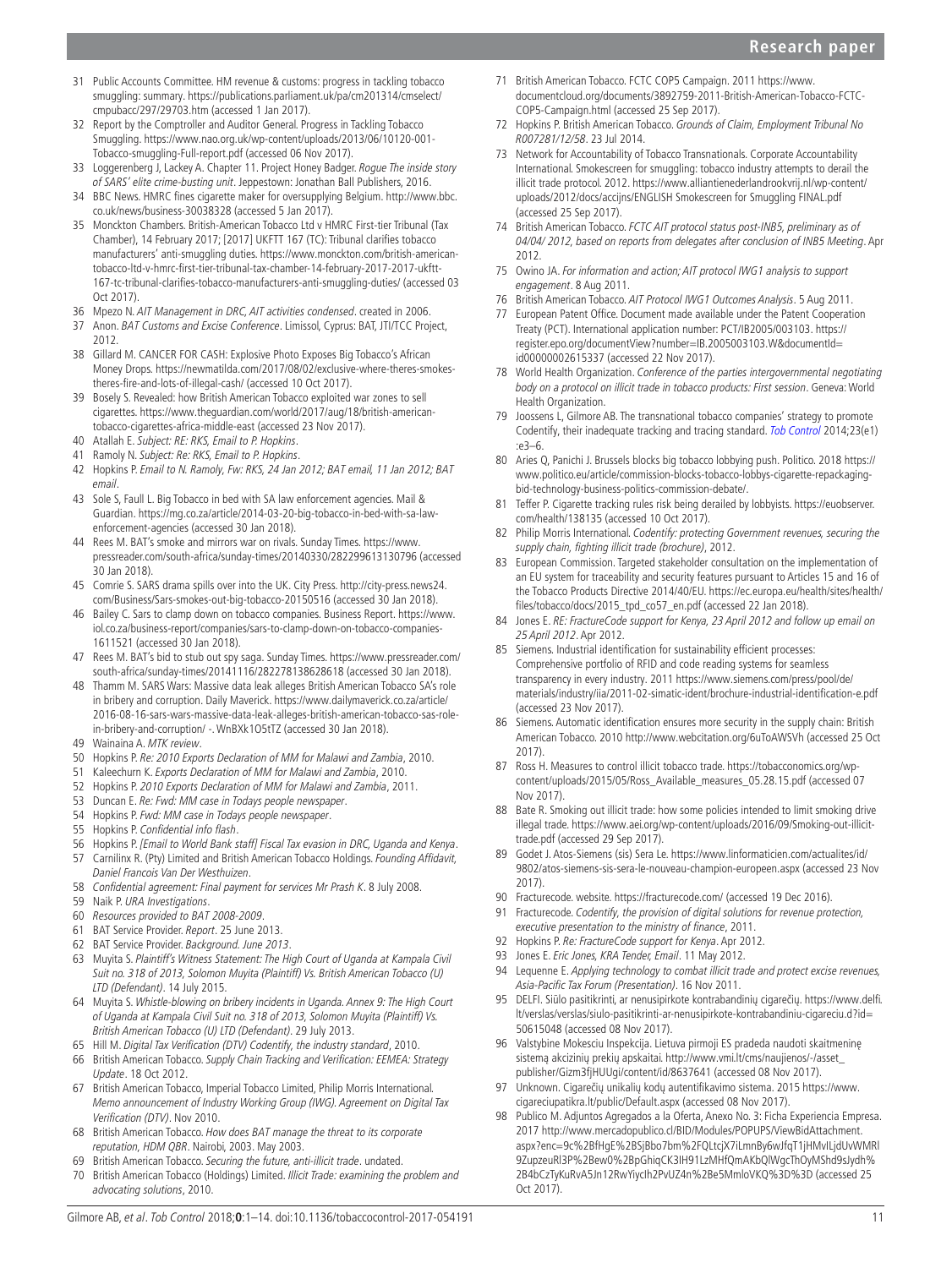- <span id="page-11-7"></span>99 Reconnaissance TSN. EU ratifies illicit trade protocol – what does this mean for tobacco industry deals and TPD. 2016 [https://www.reconnaissance.net/tax-stamp](https://www.reconnaissance.net/tax-stamp-news/issues/june-2016/)[news/issues/june-2016/](https://www.reconnaissance.net/tax-stamp-news/issues/june-2016/) (accessed 19 Dec 2016).
- <span id="page-11-8"></span>100 Digital Coding and Tracking Association. Press Release - DCTA technology ownership transferred to Inexto an affiliate of Impala Group. 01 Jun 2016.
- <span id="page-11-5"></span>101 Moneyhouse. Inexto SA. 2016. [https://www.moneyhouse.ch/en/company/inexto-sa-](https://www.moneyhouse.ch/en/company/inexto-sa-2486501071)[2486501071](https://www.moneyhouse.ch/en/company/inexto-sa-2486501071) (accessed 19 Dec 2016).
- <span id="page-11-9"></span>102 International Tax Stamp Association. Why codentify can never work as a secure track and trace solution under the WHO FCTC protocol and EU tobacco products directive. 2018 [https://www.tax-stamps.org/userfiles/files/ITSA Positioning Statement on](https://www.tax-stamps.org/userfiles/files/ITSA Positioning Statement on Codentify.pdf)  [Codentify.pdf](https://www.tax-stamps.org/userfiles/files/ITSA Positioning Statement on Codentify.pdf) (accessed 14 Nov 2017).
- 103 European Network for Smoking and Tobacco Prevention. The context of tobacco and illicit trade. [http://ensp.org/wp-content/uploads/2017/07/Tobacco-track-and-trace.](http://ensp.org/wp-content/uploads/2017/07/Tobacco-track-and-trace.pdf) [pdf](http://ensp.org/wp-content/uploads/2017/07/Tobacco-track-and-trace.pdf) (accessed 21 January 2018).
- 104 Montet D, Ray RC. Food Traceability and Authenticity: Analytical Techniques. New York: CRC Press, 2017.
- <span id="page-11-10"></span>105 Teffer P. Big Tobacco suspected of dodging EU anti-smuggling rules. 2016 [https://](https://euobserver.com/economic/133899) [euobserver.com/economic/133899](https://euobserver.com/economic/133899) (accessed 07 Nov 2017).
- 106 JUSTIA. Codentify patent. 2009<http://patents.justia.com/inventor/patrick-chanez> (accessed 21 Jun 2016).
- <span id="page-11-11"></span>107 Linked-In. Erwan Fradet. 2016<https://www.linkedin.com/in/erwan-fradet-b156883> (accessed 28 Dec 2016).
- <span id="page-11-12"></span>108 Linked-In. Patrick Chanez. 2016<https://www.linkedin.com/in/patrick-chanez-353b04> (accessed 21 June 2016).
- <span id="page-11-13"></span>109 Registre du Commerce. Philip Morris Products S.A. (06 Oct 2017).
- 110 House of Commons Hansard. Christmas Adjournment: 3.48pm, Martyn Day (Linlithgow and East Falkirk) (SNP). [https://hansard.parliament.uk/Commons/](https://hansard.parliament.uk/Commons/2016-12-20/debates/FF51202E-34FA-48C7-B002-28DB6AF473AA/ChristmasAdjournment - contribution-2494C922-BC37-458E-A0E8-246FC3551B09) [2016-12-20/debates/FF51202E-34FA-48C7-B002-28DB6AF473AA/](https://hansard.parliament.uk/Commons/2016-12-20/debates/FF51202E-34FA-48C7-B002-28DB6AF473AA/ChristmasAdjournment - contribution-2494C922-BC37-458E-A0E8-246FC3551B09) [ChristmasAdjournment - contribution-2494C922-BC37-458E-A0E8-246FC3551B09](https://hansard.parliament.uk/Commons/2016-12-20/debates/FF51202E-34FA-48C7-B002-28DB6AF473AA/ChristmasAdjournment - contribution-2494C922-BC37-458E-A0E8-246FC3551B09)  (accessed 25 Sep 2017).
- 111 Bosely S. Anti-smuggling proposal 'may let tobacco industry in by back door'. [https://](https://www.theguardian.com/business/2017/sep/08/anti-smuggling-proposal-may-let-tobacco-industry-in-by-back-door) [www.theguardian.com/business/2017/sep/08/anti-smuggling-proposal-may-let](https://www.theguardian.com/business/2017/sep/08/anti-smuggling-proposal-may-let-tobacco-industry-in-by-back-door)[tobacco-industry-in-by-back-door](https://www.theguardian.com/business/2017/sep/08/anti-smuggling-proposal-may-let-tobacco-industry-in-by-back-door) (accessed 25 Sep 2017).
- <span id="page-11-6"></span>112 Swiss Federal Institute of Intellectual Property. Trademark number P-548516. Codentify. <https://www.swissreg.ch/srclient/faces/jsp/trademark/sr30.jsp> (accessed 23 Nov 2017).
- 113 World intellectual Property Organization. Madrid Monitor: International Trademark, 917422- Codentify, Real-time status. 2017<http://www.wipo.int/madrid/monitor/en/> (accessed 23 Nov 2017).
- 114 TMview.. Search on Codentify.<https://www.tmdn.org/tmview/welcome> (accessed 19 Dec 2016)
- <span id="page-11-14"></span>115 World Intellectual Property Organization. Global brand database search: codentify. <http://www.wipo.int/branddb/en/> (accessed 23 Nov 2017).
- <span id="page-11-15"></span>116 Coalition Against Illicit Trade. Response to Public consultation on the implementation of an EU system for traceability and security features pursuant to Articles 15 and 16 of the Tobacco Products Directive 2014/40/EU. 2016 [https://ec.europa.eu/health/](https://ec.europa.eu/health/tobacco/consultations/2016_traceability_security_features_en) [tobacco/consultations/2016\\_traceability\\_security\\_features\\_en](https://ec.europa.eu/health/tobacco/consultations/2016_traceability_security_features_en) (accessed 04 Dec 2017).
- <span id="page-11-3"></span>117 European Commission. Analysis and feasibility assessment regarding EU systems for tracking and tracing of tobacco products and for security features: final Report. [https://ec.europa.eu/health//sites/health/files/tobacco/docs/2015\\_tpd\\_tracking\\_](https://ec.europa.eu/health//sites/health/files/tobacco/docs/2015_tpd_tracking_tracing_frep_en.pdf) [tracing\\_frep\\_en.pdf](https://ec.europa.eu/health//sites/health/files/tobacco/docs/2015_tpd_tracking_tracing_frep_en.pdf) (accessed 23 Nov 2017).
- <span id="page-11-4"></span>118 Coalition Against Illicit Trade. Launch of Coalition Against Illicit Trade (CAIT) to fight global counterfeiting and smuggling. [http://www.prnewswire.com/news-releases/](http://www.prnewswire.com/news-releases/launch-of-coalition-against-illicit-trade-cait-to-fight-global-counterfeiting-and-smuggling-507799091.html) [launch-of-coalition-against-illicit-trade-cait-to-fight-global-counterfeiting-and](http://www.prnewswire.com/news-releases/launch-of-coalition-against-illicit-trade-cait-to-fight-global-counterfeiting-and-smuggling-507799091.html)[smuggling-507799091.html](http://www.prnewswire.com/news-releases/launch-of-coalition-against-illicit-trade-cait-to-fight-global-counterfeiting-and-smuggling-507799091.html) (accessed 10 Oct 2017).
- <span id="page-11-16"></span>119 Companies House. Aegate limited. 2017 [https://beta.companieshouse.gov.uk/](https://beta.companieshouse.gov.uk/company/05089909/insolvency) [company/05089909/insolvency](https://beta.companieshouse.gov.uk/company/05089909/insolvency) (accessed 04 Oct 2017).
- <span id="page-11-17"></span>120 EU Transparency Register. Coalition against illicit trade. [http://ec.europa.eu/](http://ec.europa.eu/transparencyregister/public/consultation/displaylobbyist.do?id=566884224169-59&locale=en&indexation=true) [transparencyregister/public/consultation/displaylobbyist.do?id=566884224169-59&](http://ec.europa.eu/transparencyregister/public/consultation/displaylobbyist.do?id=566884224169-59&locale=en&indexation=true) [locale=en&indexation=true](http://ec.europa.eu/transparencyregister/public/consultation/displaylobbyist.do?id=566884224169-59&locale=en&indexation=true) (accessed 04 Dec 2017).
- <span id="page-11-18"></span>121 Coalition Against Illicit Trade. Members. [http://www.coalitionagainstillicittrade.org/](http://www.coalitionagainstillicittrade.org/about-us/founding-members/) [about-us/founding-members/](http://www.coalitionagainstillicittrade.org/about-us/founding-members/) (accessed 03 Oct 2017).
- 122 Impala. Impala Arjo Solutions & Inexto. 2016 [http://www.impala-sas.com/en/](http://www.impala-sas.com/en/participations/arjo-solutions-inexto) [participations/arjo-solutions-inexto](http://www.impala-sas.com/en/participations/arjo-solutions-inexto) (accessed 29 Sep 2017).
- <span id="page-11-19"></span>123 Il Sole 24 Ore. Ecco "Codentify": tecnologia per tracciabilità prodotti tabacco. [http://](http://stream24.ilsole24ore.com/video/impresa-e-territori/ecco-34codentify34-tecnologia-per-tracciabilit224-prodotti-tabacco/20140916_video_11373156?refresh_ce=1) [stream24.ilsole24ore.com/video/impresa-e-territori/ecco-34codentify34-tecnologia](http://stream24.ilsole24ore.com/video/impresa-e-territori/ecco-34codentify34-tecnologia-per-tracciabilit224-prodotti-tabacco/20140916_video_11373156?refresh_ce=1)[per-tracciabilit224-prodotti-tabacco/20140916\\_video\\_11373156?refresh\\_ce=1](http://stream24.ilsole24ore.com/video/impresa-e-territori/ecco-34codentify34-tecnologia-per-tracciabilit224-prodotti-tabacco/20140916_video_11373156?refresh_ce=1) (accessed 04 Oct 2017).
- <span id="page-11-20"></span>124 Domino. Domino printing sciences plc. 2013. Available [http://dominoprinting.com/](http://dominoprinting.com/Corporate/Home.aspx) [Corporate/Home.aspx](http://dominoprinting.com/Corporate/Home.aspx) (accessed 10 Oct 2017).
- <span id="page-11-21"></span>125 Domino.. Codentify & DotCode: an overview of domino's experiance & capability. [http://dominoprinting.com/Global/en/DocumentLibrary/Codentify-DotCode-brochure.](http://dominoprinting.com/Global/en/DocumentLibrary/Codentify-DotCode-brochure.pdf) [pdf](http://dominoprinting.com/Global/en/DocumentLibrary/Codentify-DotCode-brochure.pdf) (accessed 10 Oct 2017).
- <span id="page-11-22"></span>126 Domino. When tobacco manufacturers need a coding solution. [https://www.](https://www.slideshare.net/JamesCutforth/dominotobaccobrochurescreen) [slideshare.net/JamesCutforth/dominotobaccobrochurescreen](https://www.slideshare.net/JamesCutforth/dominotobaccobrochurescreen) (accessed 04 Oct 2017).
- <span id="page-11-23"></span>127 Domino. Printing on cigarette packs. [https://www.domino-printing.com/en/](https://www.domino-printing.com/en/industries/tobacco/pack-soft/printing-on-cigarette-packs) [industries/tobacco/pack-soft/printing-on-cigarette-packs](https://www.domino-printing.com/en/industries/tobacco/pack-soft/printing-on-cigarette-packs) (accessed 04 Oct 2017).
- <span id="page-11-24"></span>128 Taylor P. Domino taps tobacco expertise to help pharma serialize. [https://www.](https://www.securingindustry.com/pharmaceuticals/domino-draws-on-tobacco-experience-to-help-pharma-serialize/s40/a2762/ -. WdSzt9OGMcl) [securingindustry.com/pharmaceuticals/domino-draws-on-tobacco-experience-to](https://www.securingindustry.com/pharmaceuticals/domino-draws-on-tobacco-experience-to-help-pharma-serialize/s40/a2762/ -. WdSzt9OGMcl)[help-pharma-serialize/s40/a2762/ -. WdSzt9OGMcl](https://www.securingindustry.com/pharmaceuticals/domino-draws-on-tobacco-experience-to-help-pharma-serialize/s40/a2762/ -. WdSzt9OGMcl) (accessed 04 Oct 2017).
- <span id="page-11-25"></span>129 Essentra.. The Complete Service. <https://www.essentra.com/en/industries/tobacco> (accessed 04 Oct 2017).
- 130 Essentra.. Essential solutions, delivered. Generic customer brochure. [https://www.](https://www.essentra.com/en/industries/tobacco  downloadpdf) [essentra.com/en/industries/tobacco - downloadpdf](https://www.essentra.com/en/industries/tobacco - downloadpdf) (accessed 09 Oct 2017).
- <span id="page-11-1"></span>131 International Anti-Corruption Academy (IACA). Philip Morris International Contributes 55,000 EUR. 2013 [http://www.iaca.int/245-philip-morris-international](http://www.iaca.int/245-philip-morris-international-contributes-55-000-eur)[contributes-55-000-eur](http://www.iaca.int/245-philip-morris-international-contributes-55-000-eur) (accessed 01 Oct 2014).
- <span id="page-11-0"></span>132 Philip Morris International. Philip Morris International Provides 15 Million Euro Contribution to INTERPOL to Fight Trafficking in Illicit Goods. [https://web.archive.](https://web.archive.org/web/20161112140956/http://www.pmi.com/eng/media_center/press_releases/pages/201206210200.aspx) [org/web/20161112140956/http://www.pmi.com/eng/media\\_center/press\\_releases/](https://web.archive.org/web/20161112140956/http://www.pmi.com/eng/media_center/press_releases/pages/201206210200.aspx) [pages/201206210200.aspx](https://web.archive.org/web/20161112140956/http://www.pmi.com/eng/media_center/press_releases/pages/201206210200.aspx) (accessed 19 Dec 2016).
- 133 Interpol. Interpol Global Register Unveiled at Google Ideas INFO Summit.
- <span id="page-11-26"></span>134 Noble RK. Interpol: 7th global congress on combating counterfeiting and piracy: opening plenary address. [file:///Users/aag68/Downloads/SG%20Global%20](file:///Users/aag68/Downloads/SG%20Global%20Congress%202013%20) [Congress%202013%20a](file:///Users/aag68/Downloads/SG%20Global%20Congress%202013%20)ccessed 22 Jan 2018).
- <span id="page-11-27"></span>135 Jones E. Codentify and interpol global register, Email.
- 136 KPMG. Robin cartwright. [https://home.kpmg.com/xx/en/home/contacts/c/robin](https://home.kpmg.com/xx/en/home/contacts/c/robin-cartwright.html)[cartwright.html](https://home.kpmg.com/xx/en/home/contacts/c/robin-cartwright.html) (accessed 07 Nov 2017).
- <span id="page-11-28"></span>137 Cartwright R. Track and trace approaches in tobacco (Presentation), 2014.
- <span id="page-11-2"></span>138 KPMG. Track and trace approaches in tobacco. 2014.
- <span id="page-11-29"></span>139 Interpol. INTERPOL targets organized crime with global initiative against trafficking in illicit goods. <https://www.interpol.int/News-and-media/News/2012/PR050> (accessed 22 Jan 2018).
- <span id="page-11-30"></span>140 Bialous S. Corporate accountability International. Article 5.3 and international tobacco industry interference. 2016 [http://apps.who.int/fctc/implementation/](http://apps.who.int/fctc/implementation/database/sites/implementation/files/documents/resources/web_Article5.3report_Mar_2016_FINAL.pdf) [database/sites/implementation/files/documents/resources/web\\_Article5.3report\\_](http://apps.who.int/fctc/implementation/database/sites/implementation/files/documents/resources/web_Article5.3report_Mar_2016_FINAL.pdf) [Mar\\_2016\\_FINAL.pdf](http://apps.who.int/fctc/implementation/database/sites/implementation/files/documents/resources/web_Article5.3report_Mar_2016_FINAL.pdf) (accessed 7 Nov 2016).
- 141 Tobacco Control Research Group. International tax and investment center. TobaccoTactics.org: University of Bath. [http://www.tobaccotactics.org/index.php/](http://www.tobaccotactics.org/index.php/International_Tax_and_Investment_Center) [International\\_Tax\\_and\\_Investment\\_Center](http://www.tobaccotactics.org/index.php/International_Tax_and_Investment_Center) (accessed 29 Sep 2017).
- <span id="page-11-31"></span>142 International Tax and Investment Center. The illicit trade in tobacco products and how to tackle it: second edition. 2013 [https://illicittrade.com/reports/downloads/ITIC](https://illicittrade.com/reports/downloads/ITIC - Illicit Trade in Tobacco Products booklet - 2nd edition Sept. 2013.pdf)  [- Illicit Trade in Tobacco Products booklet - 2nd edition Sept. 2013.pdf](https://illicittrade.com/reports/downloads/ITIC - Illicit Trade in Tobacco Products booklet - 2nd edition Sept. 2013.pdf) (accessed 29 Sep 2017).
- 143 Clear the Air. The International Tax and Investment Center (ITIC) modern day equivalent of 30-pieces-of-silver promises its sponsors a seat at the Government policymaking tables – contrary to Article 5.3? 2015 [http://tobacco.cleartheair.org.](http://tobacco.cleartheair.org.hk/wp-content/uploads/2015/10/InternationalTaxInvestmentCenter-updated.pdf) [hk/wp-content/uploads/2015/10/InternationalTaxInvestmentCenter-updated.pdf](http://tobacco.cleartheair.org.hk/wp-content/uploads/2015/10/InternationalTaxInvestmentCenter-updated.pdf) (accessed 29 Sep 2017).
- 144 International Tax and Investment Center. WCO Knowledge Academy 2015 Excisable Products and Illicit Trade Module By Elizabeth Allen, Program Advisor, ITIC. [http://iticnet.org/news-item/wco-knowledge-academy-2015-excisable-products-and](http://iticnet.org/news-item/wco-knowledge-academy-2015-excisable-products-and-illicit-trade-module)[illicit-trade-module](http://iticnet.org/news-item/wco-knowledge-academy-2015-excisable-products-and-illicit-trade-module) (accessed 29 Sep 2017).
- 145 Tobacco Control Research Group. International chamber of commerce. TobaccoTactics.org.. [http://tobaccotactics.org/index.php?title=International\\_](http://tobaccotactics.org/index.php?title=International_Chamber_of_Commerce) [Chamber\\_of\\_Commerce](http://tobaccotactics.org/index.php?title=International_Chamber_of_Commerce) (accessed 22 Jan 2018).
- 146 International Chamber of Commerce. The International Chamber of Commerce (ICC)'s Business Action to Stop Counterfeiting and Piracy (BASCAP) addressed United Nations (UN) delegates on how the trade in counterfeit and pirated goods helps to finance organized crime and terrorism. [https://iccwbo.org/media-wall/news](https://iccwbo.org/media-wall/news-speeches/iccs-bascap-highlights-link-between-counterfeiting-and-terrorism-at-the-united-nations/)[speeches/iccs-bascap-highlights-link-between-counterfeiting-and-terrorism-at-the](https://iccwbo.org/media-wall/news-speeches/iccs-bascap-highlights-link-between-counterfeiting-and-terrorism-at-the-united-nations/)[united-nations/](https://iccwbo.org/media-wall/news-speeches/iccs-bascap-highlights-link-between-counterfeiting-and-terrorism-at-the-united-nations/) (accessed 22 Jan 2018).
- 147 International Chamber of Commerce. BASCAP: Intermediaries play crucial role to protect supply chains from counterfeiting and piracy. [https://iccwbo.org/media-wall/](https://iccwbo.org/media-wall/news-speeches/bascap-intermediaries-play-crucial-role-to-protect-supply-chains-from-counterfeiting-and-piracy/) [news-speeches/bascap-intermediaries-play-crucial-role-to-protect-supply-chains](https://iccwbo.org/media-wall/news-speeches/bascap-intermediaries-play-crucial-role-to-protect-supply-chains-from-counterfeiting-and-piracy/)[from-counterfeiting-and-piracy/](https://iccwbo.org/media-wall/news-speeches/bascap-intermediaries-play-crucial-role-to-protect-supply-chains-from-counterfeiting-and-piracy/) (accessed 22 Jan 2018).
- 148 International Chamber of Commerce. Rights holders and intermediaries talk solutions to counterfeiting and piracy at ICC BASCAP-INTA workshop. [https://](https://iccwbo.org/media-wall/news-speeches/rights-holders-and-intermediaries-talk-solutions-to-counterfeiting-and-piracy-at-icc-bascap-inta-workshop/) [iccwbo.org/media-wall/news-speeches/rights-holders-and-intermediaries-talk](https://iccwbo.org/media-wall/news-speeches/rights-holders-and-intermediaries-talk-solutions-to-counterfeiting-and-piracy-at-icc-bascap-inta-workshop/)[solutions-to-counterfeiting-and-piracy-at-icc-bascap-inta-workshop/](https://iccwbo.org/media-wall/news-speeches/rights-holders-and-intermediaries-talk-solutions-to-counterfeiting-and-piracy-at-icc-bascap-inta-workshop/) (accessed 22 Jan 2018).
- 149 International Trademark Association, International Chamber of Commerce. INTA-BASCAP workshop program. [https://www.inta.org/Programs/Pages/](https://www.inta.org/Programs/Pages/2016BASCAPSingapore_Agenda.aspx) [2016BASCAPSingapore\\_Agenda.aspx](https://www.inta.org/Programs/Pages/2016BASCAPSingapore_Agenda.aspx) (accessed 22 Jan 2018).
- <span id="page-11-32"></span>150 Sheridan P. Letter to tobacco programme manager, UK Department for Health. [https://www.gov.uk/government/uploads/system/uploads/attachment\\_data/file/](https://www.gov.uk/government/uploads/system/uploads/attachment_data/file/200223/Sheridan_-_6.pdf) [200223/Sheridan\\_-\\_6.pdf](https://www.gov.uk/government/uploads/system/uploads/attachment_data/file/200223/Sheridan_-_6.pdf) (accessed 25 Aug 2017).
- 151 Doward J. Plain packaging lobbyists under fire over links to tobacco company. The Observer 2013;28.
- 152 O'Reilly W. Tobacco Control Research Group. TobaccoTactics.org: University of Bath. [http://tobaccotactics.org/index.php/Will\\_O%E2%80%99Reilly](http://tobaccotactics.org/index.php/Will_O%E2%80%99Reilly) (accessed 07 Nov 2017).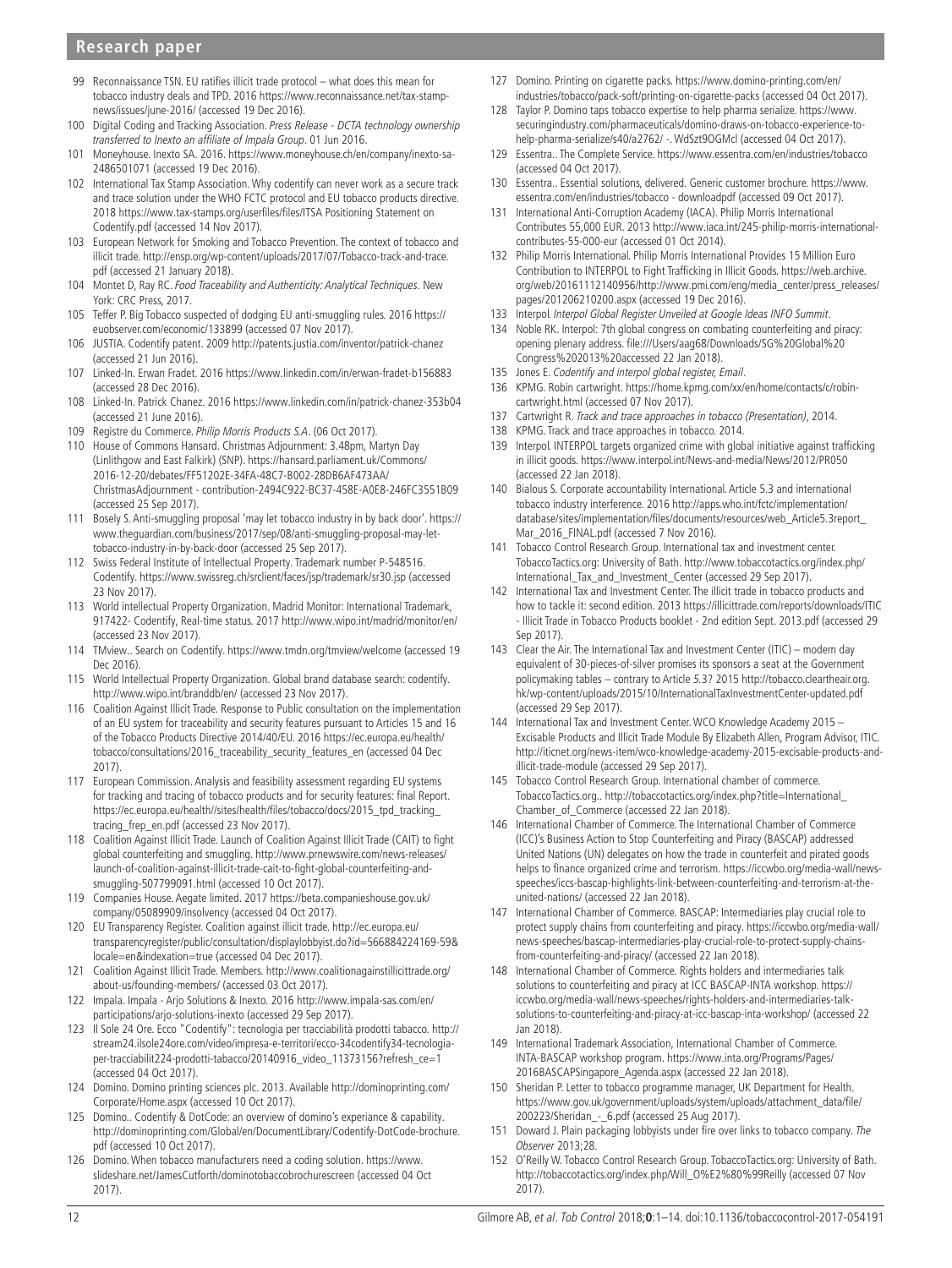- 153 Evans-Reeves KA, Hatchard JL, Rowell A, et al. Content analysis of tobacco industry data on the illicit tobacco trade in UK newspapers during the standardised packaging debate. [The Lancet](http://dx.doi.org/10.1016/S0140-6736(16)32242-5) 2016:388(Suppl 2):S6.
- 154 Tobacco Control Research Group. Third party techniques. TobaccoTactics.org: University of Bath. [http://tobaccotactics.org/index.php/Third\\_Party\\_Techniques](http://tobaccotactics.org/index.php/Third_Party_Techniques)  (accessed 06 Nov 2017).
- 155 Tobacco Control Research Group. The common sense alliance. TobaccoTactics.org: University of Bath. [http://tobaccotactics.org/index.php?title=The\\_Common\\_Sense\\_](http://tobaccotactics.org/index.php?title=The_Common_Sense_Alliance) [Alliance](http://tobaccotactics.org/index.php?title=The_Common_Sense_Alliance) (accessed 10 Oct 2017).
- <span id="page-12-34"></span>156 Imperial Tobacco Canada. CORA AIT strategy: raising public awareness & demanding government action, 2012.
- <span id="page-12-35"></span>157 Philip Morris International. ABout PMI impact. [http://www.pmi-impact.com/Explore/](http://www.pmi-impact.com/Explore/About) [About](http://www.pmi-impact.com/Explore/About) (accessed 25 Sep 2017).
- <span id="page-12-36"></span>158 Philip Morris International. PMI impact: expert council. [http://www.pmi-impact.com/](http://www.pmi-impact.com/Apply/Expert) [Apply/Expert](http://www.pmi-impact.com/Apply/Expert) (accessed 03 March 2016).
- <span id="page-12-32"></span>159 Tobacco Control Research Group. PMI IMPACT. TobaccoTactics.org:University of Bath. [http://www.tobaccotactics.org/index.php?title=PMI\\_IMPACT](http://www.tobaccotactics.org/index.php?title=PMI_IMPACT) (accessed 06 Nov 2017).
- <span id="page-12-27"></span>160 Philip Morris International. Philip morris international announces first round of projects to be funded through pmi impact, a USD 100 million global initiative to fight illegal trade.<http://www.webcitation.org/6tOhUb7LA> (accessed 06 Nov 2017).
- 161 Tobacco Control Research Group. KPMG. TobaccoTactics.org: University of Bath. <http://www.tobaccotactics.org/index.php?title=KPMG>(accessed 06 Nov 2017).
- 162 Tobacco Control Research Group. Oxford economics. TobaccoTactics.org:University of Bath. [http://www.tobaccotactics.org/index.php?title=Oxford\\_Economics](http://www.tobaccotactics.org/index.php?title=Oxford_Economics) (accessed 06 Nov 2017).
- <span id="page-12-37"></span>163 Fooks G, Gilmore A, Collin J, et al. The limits of corporate social responsibility: techniques of neutralization, stakeholder management and political CSR. J Bus [Ethics](http://dx.doi.org/10.1007/s10551-012-1250-5) 2013:112:283 99.
- 164 Fooks GJ, Gilmore AB, Smith KE, et al. Corporate social responsibility and access to policy élites: an analysis of tobacco industry documents. [PLoS Med](http://dx.doi.org/10.1371/journal.pmed.1001076) 2011;8:e1001076.
- 165 World Health Organization. Tobacco industry and corporate responsibility… an inherent contradiction. 2004 [http://www.who.int/tobacco/communications/CSR\\_](http://www.who.int/tobacco/communications/CSR_report.pdf) [report.pdf](http://www.who.int/tobacco/communications/CSR_report.pdf) (accessed 23 Nov 2017).
- <span id="page-12-38"></span>166 Sanz C. Gravísima denuncia contra Philip Morris Por Fraude. [http://periodicotribuna.](http://periodicotribuna.com.ar/18065-gravisima-denuncia-contra-philip-morris-por-fraude-.html) [com.ar/18065-gravisima-denuncia-contra-philip-morris-por-fraude-.html](http://periodicotribuna.com.ar/18065-gravisima-denuncia-contra-philip-morris-por-fraude-.html) (accessed 25 Sep 2017).
- <span id="page-12-33"></span>167 Ross H. Tracking and tracing tobacco products in Kenya. [Prev Med](http://dx.doi.org/10.1016/j.ypmed.2017.04.025) 2017;105S:S15–18.
- <span id="page-12-31"></span>168 European Commission. Implementing act under article 15(11) of the tobacco products directive 2014/40/EU. 2017 [https://ec.europa.eu/info/law/better-regulation/](https://ec.europa.eu/info/law/better-regulation/initiatives/ares-2017-4305467_en - initiative-details) [initiatives/ares-2017-4305467\\_en - initiative-details](https://ec.europa.eu/info/law/better-regulation/initiatives/ares-2017-4305467_en - initiative-details) (accessed 29 Sep 2017).
- <span id="page-12-39"></span>169 FCTC W. Industry interference in tracking and tracing of tobacco products. [https://](https://seatca.org/dmdocuments/Note Verbal_Industry interference_4-Mar-2016.pdf) [seatca.org/dmdocuments/Note Verbal\\_Industry interference\\_4-Mar-2016.pdf](https://seatca.org/dmdocuments/Note Verbal_Industry interference_4-Mar-2016.pdf) (accessed 22 Jan 2018).
- <span id="page-12-0"></span>170 Justice.gov. R.J. Reynolds affiliate pleads guilty, pays \$15 million in criminal fines and forfeitures as part of cigarette smuggling operation. [https://www.justice.gov/](https://www.justice.gov/archive/opa/pr/1998/December/605usa.htm) [archive/opa/pr/1998/December/605usa.htm](https://www.justice.gov/archive/opa/pr/1998/December/605usa.htm) (accessed 22 Nov 2017).
- <span id="page-12-1"></span>Woods A, Campion-Smith B. Big tobacco pays the price. [https://www.thestar.com/](https://www.thestar.com/news/canada/2008/08/01/big_tobacco_pays_the_price.html) [news/canada/2008/08/01/big\\_tobacco\\_pays\\_the\\_price.html](https://www.thestar.com/news/canada/2008/08/01/big_tobacco_pays_the_price.html) (accessed 22 Nov 2017).
- <span id="page-12-2"></span>172 Non-Smokers' Rights Association. Physicians for a smoke-free Canada. Chronology of cigarette smuggling. 2001 [http://www.smoke-free.ca/pdf\\_1/rcmp-chron-2001.pdf](http://www.smoke-free.ca/pdf_1/rcmp-chron-2001.pdf)  (accessed 22 Nov 2017).
- 173 District Court US. European Community complaint against Philip Morris, RJ Reynolds and Japan Tobacco. New York: United States District Court, Eastern District of New York.
- <span id="page-12-3"></span>174 Joossens L, Raw M. Progress in combating cigarette smuggling: controlling the supply chain. [Tob Control](http://dx.doi.org/10.1136/tc.2008.026567) 2008;17:399-404.
- <span id="page-12-4"></span>175 JUSTIA US Law. U.S. Court of appeals for the second circuit - 355 F.3d 123 (2d Cir. 2004). Argued. [https://law.justia.com/cases/federal/appellate-courts/F3/355/123/](https://law.justia.com/cases/federal/appellate-courts/F3/355/123/500439/) [500439/](https://law.justia.com/cases/federal/appellate-courts/F3/355/123/500439/) (accessed 22 Nov 2017).
- <span id="page-12-5"></span>World Health Organization. Parties to the WHO framework convention on tobacco control. 2017 [http://www.who.int/fctc/signatories\\_parties/en/](http://www.who.int/fctc/signatories_parties/en/) (accessed 22 Nov 2017).
- <span id="page-12-6"></span>177 European Commission. Cooperation Agreement between British American Tobacco (Holdings) Limited and The European Union as represented by the European Commission and The Signatory Member States of the European Union. [https://](https://ec.europa.eu/anti-fraud/sites/antifraud/files/docs/body/bat_main_agreement.pdf) [ec.europa.eu/anti-fraud/sites/antifraud/files/docs/body/bat\\_main\\_agreement.pdf](https://ec.europa.eu/anti-fraud/sites/antifraud/files/docs/body/bat_main_agreement.pdf)  (accessed 25 Sep 2017).
- <span id="page-12-13"></span>178 European Commission. Co-operation Agreement dated as of 27 September 2010 among Imperial Tobacco Limited and The European Union Represented by the European Commission and Each Member State Listed on the Signature Pages Hereto. [https://ec.europa.eu/anti-fraud/investigations/eu-revenue/imperial\\_tobacco\\_](https://ec.europa.eu/anti-fraud/investigations/eu-revenue/imperial_tobacco_en) [en](https://ec.europa.eu/anti-fraud/investigations/eu-revenue/imperial_tobacco_en) (accessed 25 Sep 2017).
- <span id="page-12-10"></span>179 European Commission. JT International S.A. JT International holding BV and the European Community and the participating member States - cooperation agreement.

[https://ec.europa.eu/anti-fraud/sites/antifraud/files/docs/body/cooperation\\_](https://ec.europa.eu/anti-fraud/sites/antifraud/files/docs/body/cooperation_agreement.pdf) agreement pdf (accessed 25 Sep 2017).

- 180 European Commission. Anti-contraband and anti-counterfeit agreement and general release dated as of July 9, 2004 among Philip Morris International Inc., Philip Morris Products Inc., Philip Morris Duty Free Inc., and Philip Morris World Trade SARL, The European Community Represented by the European Commission and Each Member State Lised on the Signature Pages Hereto. [https://ec.europa.eu/anti-fraud/sites/](https://ec.europa.eu/anti-fraud/sites/antifraud/files/docs/body/agreement_2004.pdf) [antifraud/files/docs/body/agreement\\_2004.pdf](https://ec.europa.eu/anti-fraud/sites/antifraud/files/docs/body/agreement_2004.pdf) (accessed 25 Sep 2017).
- <span id="page-12-7"></span>181 World Health Organization. Global tobacco treaty enters into force with 57 countries already committed. <http://www.who.int/mediacentre/news/releases/2005/pr09/en/> (accessed 22 Nov 2017).
- <span id="page-12-8"></span>182 World Health Organization. Documentation in all official languages of the Conference of the Parties. undated.<http://apps.who.int/gb/fctc/E/index.html> (accessed 22 Nov 2017).
- <span id="page-12-9"></span>183 European Patent Office. European Patent Application 05792643.8 from PCT/ IB2005/003103 Of Philip Morris Products S.A. Methods and Systems for making, tracking and authentication of products. [https://register.epo.org/application?](https://register.epo.org/application?documentId=EK0NG7TR3785J13&number=EP05792643&lng=en&npl=false) [documentId=EK0NG7TR3785J13&number=EP05792643&lng=en&npl=false](https://register.epo.org/application?documentId=EK0NG7TR3785J13&number=EP05792643&lng=en&npl=false)  (accessed 23 Nov 2017).
- <span id="page-12-11"></span>184 World Intellectual Property Organization. (WO2006038114) Methods and systems for making, tracking and authentication of products. [https://patentscope.wipo.int/](https://patentscope.wipo.int/search/en/detail.jsf?docId=WO2006038114&recNum=1&tab=NationalPhase&maxRec=&office=&prevFilter=&sortOption=&queryString=) [search/en/detail.jsf?docId=WO2006038114&recNum=1&tab=NationalPhase&](https://patentscope.wipo.int/search/en/detail.jsf?docId=WO2006038114&recNum=1&tab=NationalPhase&maxRec=&office=&prevFilter=&sortOption=&queryString=) [maxRec=&office=&prevFilter=&sortOption=&queryString=](https://patentscope.wipo.int/search/en/detail.jsf?docId=WO2006038114&recNum=1&tab=NationalPhase&maxRec=&office=&prevFilter=&sortOption=&queryString=) (accessed 23 Nov 2017).
- <span id="page-12-12"></span>185 European Patent Office. Decision to grant a European patent pursuant to Article 97(1) EPC. [https://register.epo.org/application?documentId=EOM52XIF1875FI4&](https://register.epo.org/application?documentId=EOM52XIF1875FI4&number=EP05792643&lng=en&npl=false) [number=EP05792643&lng=en&npl=false](https://register.epo.org/application?documentId=EOM52XIF1875FI4&number=EP05792643&lng=en&npl=false) (accessed 23 Nov 2017).
- <span id="page-12-14"></span>186 World Health Organization. Informal working group on a protocol to eliminate illicit trade in tobacco products. 2017 [http://www.who.int/fctc/protocol/illicit\\_trade/iwg\\_](http://www.who.int/fctc/protocol/illicit_trade/iwg_protocol/en/) [protocol/en/](http://www.who.int/fctc/protocol/illicit_trade/iwg_protocol/en/) (accessed 23 Nov 2017).
- <span id="page-12-15"></span>Moneyhouse. Digital coding and tracking association. 2017 [https://www.](https://www.moneyhouse.ch/fr/company/digital-coding-and-tracking-association-20635553611/detail) [moneyhouse.ch/fr/company/digital-coding-and-tracking-association-20635553611/](https://www.moneyhouse.ch/fr/company/digital-coding-and-tracking-association-20635553611/detail) [detail](https://www.moneyhouse.ch/fr/company/digital-coding-and-tracking-association-20635553611/detail) (accessed 23 Nov 2017).
- 188 Framework Convention Alliance. FCA Briefing Paper: INTERPOL's application for observer status. [http://www.fctc.org/images/stories/FCA\\_policy\\_brief\\_INTERPOLS\\_](http://www.fctc.org/images/stories/FCA_policy_brief_INTERPOLS_application.pdf) [application.pdf](http://www.fctc.org/images/stories/FCA_policy_brief_INTERPOLS_application.pdf) (accessed 22 Nov 2017).
- <span id="page-12-16"></span>189 Kenya Revenue Authority. Re. Printing, Supply and Delivery of Security Revenue Stamps Complete with Track and Trace System and Integrated Production Accounting System, Letter to SICPA. 14 Dec 2012.
- <span id="page-12-17"></span>190 World Health Organization. Illicit trade protocol: ratification. 2017 [http://www.who.](http://www.who.int/fctc/protocol/ratification/en/) [int/fctc/protocol/ratification/en/](http://www.who.int/fctc/protocol/ratification/en/) (accessed 23 Nov 2017).
- <span id="page-12-18"></span>191 European Patent Office. Request for transfer of rights - applicant. [https://register.epo.](https://register.epo.org/application?documentId=EUI86TDI1729228&number=EP05792643&lng=en&npl=false) [org/application?documentId=EUI86TDI1729228&number=EP05792643&lng=en&](https://register.epo.org/application?documentId=EUI86TDI1729228&number=EP05792643&lng=en&npl=false) [npl=false](https://register.epo.org/application?documentId=EUI86TDI1729228&number=EP05792643&lng=en&npl=false) (accessed 23 Nov 2017).
- <span id="page-12-19"></span>192 European Commission. Commissioner Semeta welcomes EU agreement to sign WHO Protocol against the illicit trade in tobacco. [http://europa.eu/rapid/press-release\\_](http://europa.eu/rapid/press-release_MEMO-13-1115_en.htm) [MEMO-13-1115\\_en.htm](http://europa.eu/rapid/press-release_MEMO-13-1115_en.htm) (accessed 23 Nov 2017).
- <span id="page-12-20"></span>193 Patent US, Office T. United States patent application publication. [https://docs.google.](https://docs.google.com/viewer?url=patentimages.storage.googleapis.com/pdfs/US20140122353.pdf) [com/viewer?url=patentimages.storage.googleapis.com/pdfs/US20140122353.pdf](https://docs.google.com/viewer?url=patentimages.storage.googleapis.com/pdfs/US20140122353.pdf)  (accessed 23 Nov 2017).
- <span id="page-12-21"></span>194 European Commission. Revision of the tobacco products directive 2014/40/EU. 2014 [https://ec.europa.eu/health/tobacco/products/revision\\_en](https://ec.europa.eu/health/tobacco/products/revision_en) (accessed 25 Sep 2017).
- <span id="page-12-22"></span>195 KPMG. Project sun: a study of the illicit cigarette market. 2017 [https://home.kpmg.](https://home.kpmg.com/uk/en/home/insights/2015/05/project-sun-a-study-of-the-illicit-cigarette-market.html) [com/uk/en/home/insights/2015/05/project-sun-a-study-of-the-illicit-cigarette](https://home.kpmg.com/uk/en/home/insights/2015/05/project-sun-a-study-of-the-illicit-cigarette-market.html)[market.html](https://home.kpmg.com/uk/en/home/insights/2015/05/project-sun-a-study-of-the-illicit-cigarette-market.html) (accessed 23 Nov 2017).
- <span id="page-12-23"></span>196 World Health Organization. Expert panel on illicit trade protocol. 2017 [http://www.](http://www.who.int/fctc/protocol/activities/Expert_Panel_on_Illicit_Trade_Protocol/en/) [who.int/fctc/protocol/activities/Expert\\_Panel\\_on\\_Illicit\\_Trade\\_Protocol/en/](http://www.who.int/fctc/protocol/activities/Expert_Panel_on_Illicit_Trade_Protocol/en/) (accessed 23 Nov 2017).
- <span id="page-12-24"></span>197 Philip Morris International. Philip Morris International Launches New Initiative to Fight Smuggling and Related Crimes; Pledges USD 100 Million to Fund Projects. 2016 [http://www.webcitation.org/6hzNRDcXt.](http://www.webcitation.org/6hzNRDcXt)
- <span id="page-12-25"></span>198 European Commission. Statement from VP Georgieva on green light from European Parliament for international treaty to fight tobacco smuggling. [https://ec.europa.](https://ec.europa.eu/commission/commissioners/2014-2019/georgieva/announcements/statement-vp-georgieva-green-light-european-parliament-international-treaty-fight-tobacco-smuggling_en) [eu/commission/commissioners/2014-2019/georgieva/announcements/statement](https://ec.europa.eu/commission/commissioners/2014-2019/georgieva/announcements/statement-vp-georgieva-green-light-european-parliament-international-treaty-fight-tobacco-smuggling_en)[vp-georgieva-green-light-european-parliament-international-treaty-fight-tobacco](https://ec.europa.eu/commission/commissioners/2014-2019/georgieva/announcements/statement-vp-georgieva-green-light-european-parliament-international-treaty-fight-tobacco-smuggling_en)smuggling en (accessed 23 Nov 2017).
- <span id="page-12-26"></span>199 Tobacco Control Research Group. Codentify. TobaccoTactics.org. [http://www.](http://www.tobaccotactics.org/index.php?title=Codentify) [tobaccotactics.org/index.php?title=Codentify](http://www.tobaccotactics.org/index.php?title=Codentify) (accessed 23 Nov 2017).
- <span id="page-12-28"></span>200 European Commission. Inception impact assessment. [http://ec.europa.eu/smart](http://ec.europa.eu/smart-regulation/roadmaps/docs/2015_sante_694_695_696_ia_da_tpd_en.pdf)[regulation/roadmaps/docs/2015\\_sante\\_694\\_695\\_696\\_ia\\_da\\_tpd\\_en.pdf](http://ec.europa.eu/smart-regulation/roadmaps/docs/2015_sante_694_695_696_ia_da_tpd_en.pdf) (accessed 23 Nov 2017).
- <span id="page-12-29"></span>201 European Commission. Expiry of the agreement with Philip Morris International. [https://ec.europa.eu/commission/commissioners/2014-2019/georgieva/](https://ec.europa.eu/commission/commissioners/2014-2019/georgieva/announcements/expiry-agreement-philip-morris-international_en) [announcements/expiry-agreement-philip-morris-international\\_en](https://ec.europa.eu/commission/commissioners/2014-2019/georgieva/announcements/expiry-agreement-philip-morris-international_en) (accessed 23 Nov 2017).
- <span id="page-12-30"></span>202 European Commission. Public consultation on the implementation of an EU system for traceability and security features pursuant to articles 15 and 16 of the tobacco products directive 2014/40/EU. [https://ec.europa.eu/health/tobacco/consultations/](https://ec.europa.eu/health/tobacco/consultations/2016_traceability_security_features_en) [2016\\_traceability\\_security\\_features\\_en](https://ec.europa.eu/health/tobacco/consultations/2016_traceability_security_features_en) (accessed 23 Nov 2017).